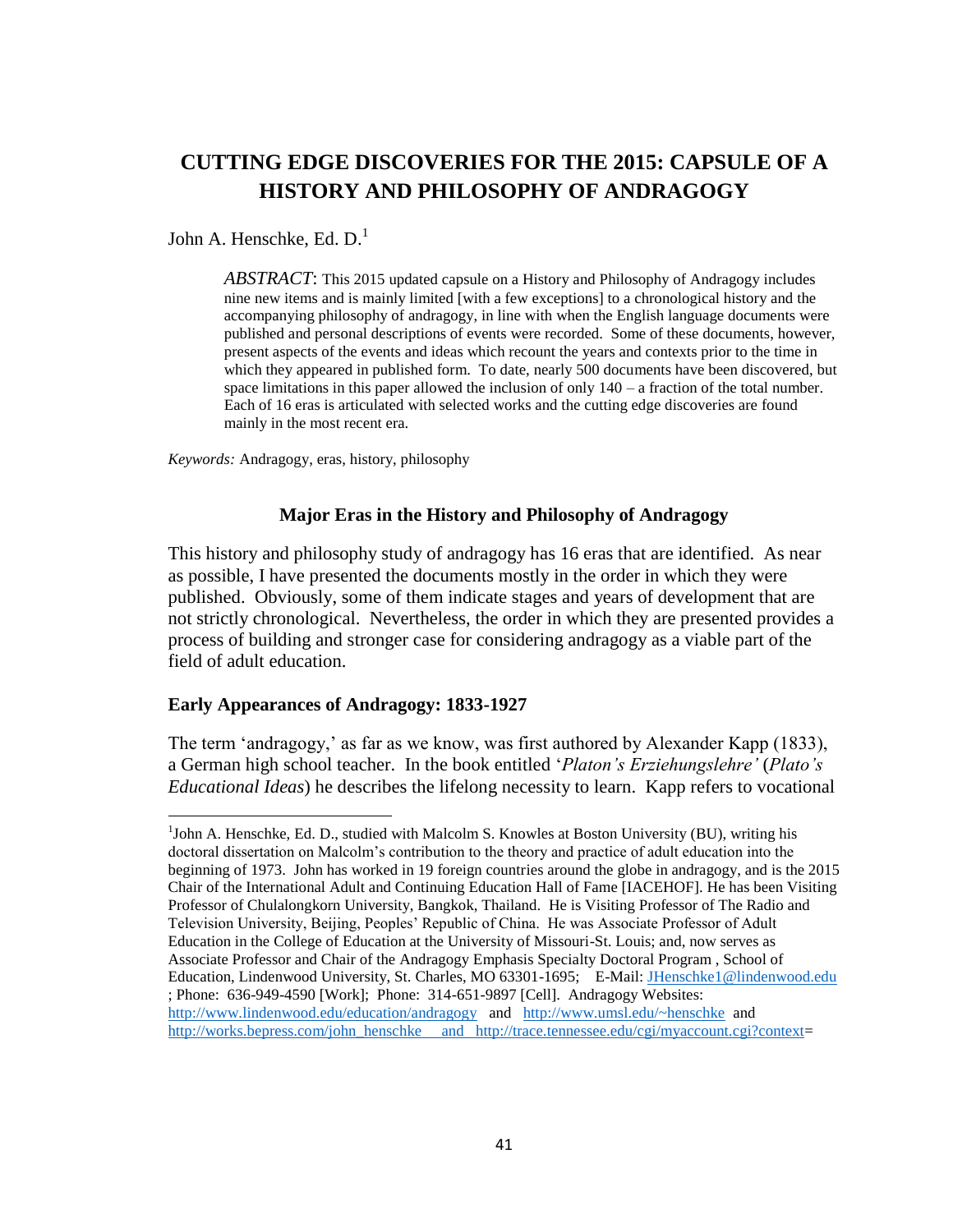education of the healing profession, soldier, educator, orator, ruler, and men as the family father. Here we find patterns which repeatedly can be found in the ongoing history of andragogy: Included and combined are the education of inner, subjective personality ('character'); outer, objective competencies (what later is discussed under 'education vs. training'); and, that learning happens not only through teachers, but also through selfreflection and life experience, which makes it more than 'teaching adults.' The term andragogy lay fallow for many decades, until the 1920s, as it became used in the Workers Education Movement (Reischmann, 2004).

Lindeman (1926) from the USA traveled to Germany and became acquainted with the Workers Education Movement. He was the first to bring the concept to America. Although he clearly stated that andragogy was the method for teaching adults, the term did not take hold in the new land until many years later.

#### **Andragogy's Second American Appearance and its Foundation Being Established 1964-1970**

Another extensive period of time elapsed until the term andragogy was published in English. This time, it appeared in Great Britain. Simpson (1964) proposed and issued a call that andragogy could serve as a title for an attempt to identify a body of knowledge relevant to the training of those concerned with Adult Education. Knowles (1970) indicated that he acquired the term in 1967 from Dusan Savicevic. [It was actually in 1966 (Sopher, 2003)]. However, after becoming acquainted with the term, Knowles infused it with much of his own meaning garnered from his already extensive experience in adult education.

Knowles' (1970) andragogical expression took the form of a process design instead of a content design, with assumptions and processes. The assumptions about adult learners at that time were: They are self-directing, their experience is a learning resource, their learning needs are focused on their social roles, their time perspective is one of immediate application. The learning processes adults want to be actively and interactively involved in are: Establishing a climate conducive to learning, cooperative planning, diagnosing their needs, setting objectives, designing the sequence, conducting the activities, and evaluating learner progress.

# **Movement Toward Applying Andragogy To Human Resource Development: 1971- 1973**

Furter (as cited in Faure, 1972), from France, proposed that universities recognize a science for the training of man to be called andragogy. The purpose would be to focus not on children and adolescents, but on man throughout his life. Ingalls (1972) provided the first handbook guide to using andragogy in helping adult educators [they called them 'trainers' in those days] become more systematic and consistent in their engaging learners in the learning process. This was developed and tested in a branch of the US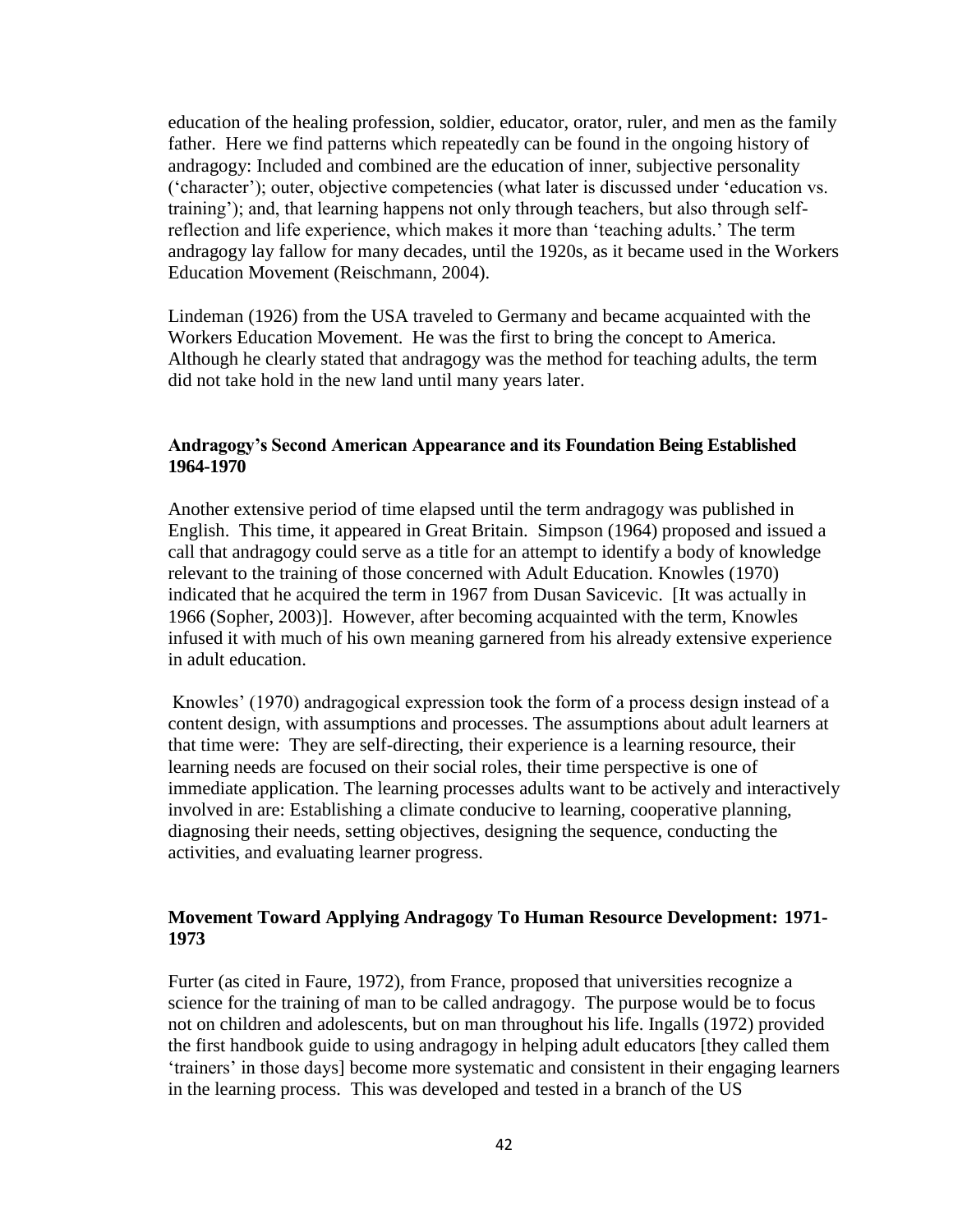Government. Knowles (1973) focused a full application of his conception of andragogy toward the Human Resource Development (HRD) Movement. He worked vigorously in the corporate sector and thus saw the importance of testing and relating andragogy within it.

# **Emergence of Self-Directed Learning Skills As a Major Way to Implement Andragogy: 1975-1981**

Knowles (1975) published his guidebook for learners and teachers on the topic of Self-Directed Learning. This was the first time that he labeled pedagogy as 'teacher-directed' learning and andragogy as 'self-directed' learning. Previously, pedagogy was for children and andragogy was for adults.

Mezirow (1981) developed a critical theory of adult learning and education, and laid the groundwork for what he called a charter for andragogy. This included the core concepts that would enhance adults' capability to function as self-directed learners. Suanmali (1981), a doctoral student of Mezirow, focused his dissertation research on Mezirow's charter for andragogy. He found support and agreement among 174 adult education professors and practitioners for andragogy, that the educator must: decrease learner dependency, help learners use learning resources, help learners define his/her learning needs, help learners take responsibility for learning, organize learning that is relevant, foster learner decision-making and choices, encourage learner judgment and integration, facilitate problem-posing and problem-solving, provide a supportive learning climate, and emphasize experiential methods.

# **Strengthening the Numerous Uses of Andragogy Along With Growing Controversy and Resistance Toward It: 1981-1984**

Both the Nottingham Andragogy Group (1983) and Allman and Mackie (1983) addressed their beliefs about adults and adults' abilities to think creatively and critically in learning settings. Their perspective on andragogy is clearly driven by research in adult development through life phases. They also reported a belief that Alexander Kapp, a German teacher, first used the word andragogy in 1833 to describe the educational theory of Plato.

Nonetheless, some lack of enthusiasm about Knowles' andragogy concept was reflected by Hartree (1984). She expressed the feeling that Knowles' andragogy did not live up to what she interpreted as his desire for its becoming a comprehensive learning theory for adult education.

Jarvis (1984) wrote that the theory of andragogy had moved into the status of an established doctrine in adult education. However, he thought it did not have the grounding in sufficient empirical research to justify its dominant position. Not to be deterred at this point, Knowles (1984) presented the first book in which he cites thirty-six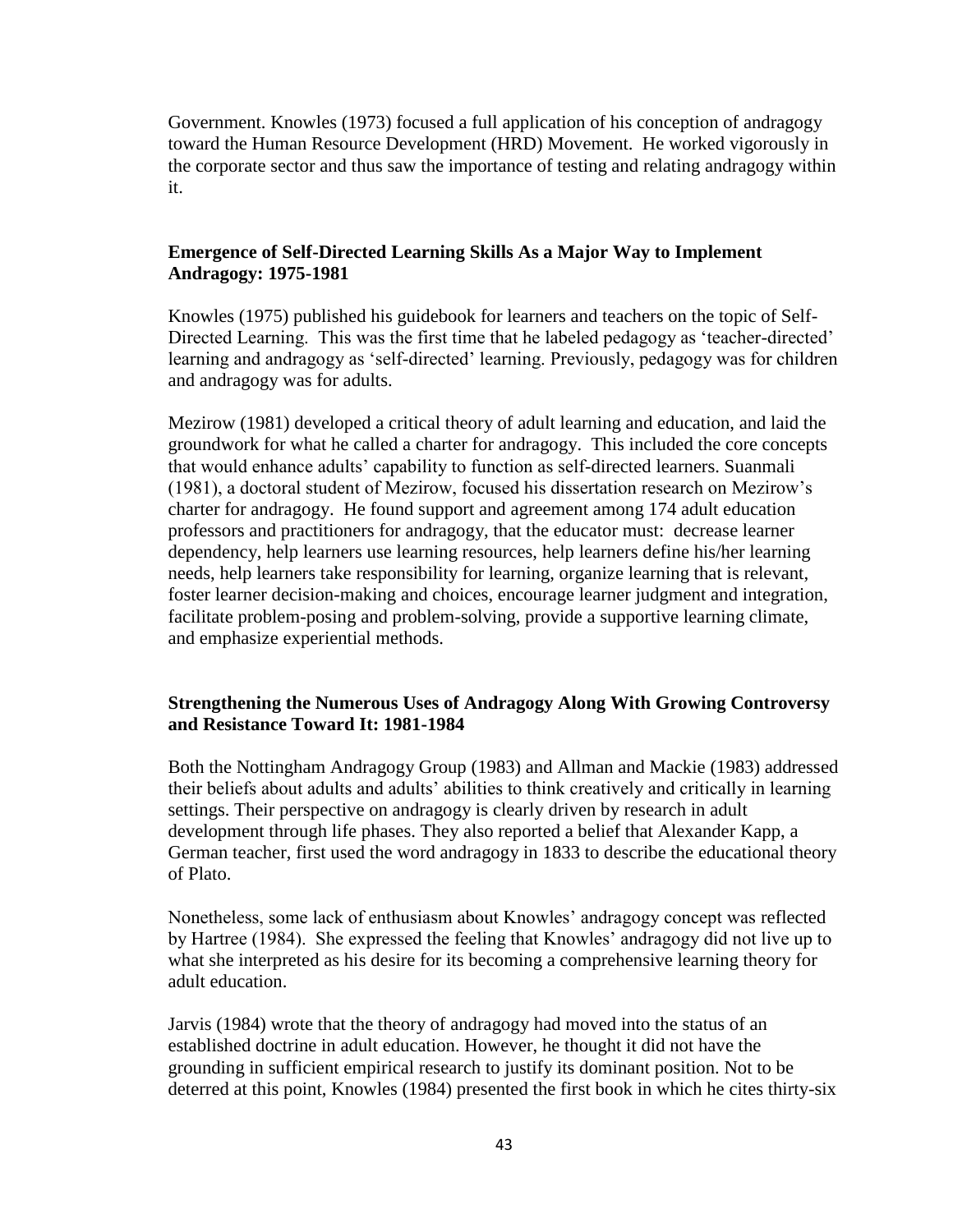extensive case examples of applying andragogy in practice. In it he revealed what worked and what did not.

# **Identifying the Stronger European Base of Andragogy in Comparing it with the American Base: 1985-1988**

Yonge (1985) perceived the European concept of andragogy as being more comprehensive than the American conception. He considered that most Europeans do not use the terms andragogy and adult education synonymously. Taylor (1986) offered a very strong and articulate research based model for the andragogical process of transition into learning for self-direction within the classroom. This is from the learners' point of view and has various phases on a cycle of what may be characterized as a cultural journey. Ross (1988) connected the concept of andragogy and its value with some of the research on teacher effectiveness. He believed that teachers' behavior relates to student achievement. Davenport (1987) questioned the theoretical and practical efficacy of Knowles' theory of andragogy. He suggested that adult education would simply be better off to drop the word from its lexicon.

### **The Foundation of Trust Undergirds Andragogical Learning Despite The Andragogy Debate: 1989-1991**

Henschke (1989) developed an andragogical assessment instrument entitled, Instructional Perspectives Inventory (IPI). The central and strongest major core of this instrument was originally and still is a focus on the teacher trust of learners. Nadler (1989) stated that Human Resource Development (HRD) is based in learning, and every HRD practitioner should have an understanding of the theories of Adult Learning. This was a crucial observation, because many in HRD have overlooked that consideration. Krajinc (1989) perhaps provides the most beneficial definition of andragogy. She states, "Andragogy has been defined as...'the art and science of helping adults learn and the study of adult education theory, processes, and technology to that end' " (p. 19). Long (1991) speculated that although Knowles' form of andragogy is weak in empirical confirmation, it has survived the criticism leveled against it. Two reasons are that Knowles is a leader in the field and is widely respected for other contributions.

## **Scientific Foundation of Andragogy Being Established Amid Skepticism and Misunderstanding: 1991-1995**

Savicevic (1991) provided a critical consideration of andragogical concepts in five western European Countries, and five eastern European Countries. He also drew on sources from ancient times. This comparison showed common roots and indicated endeavors toward andragogy as a fairly independent scientific discipline. Additionally, he credited J. A. Comenius in the seventeenth century with being regarded the founder of andragogy.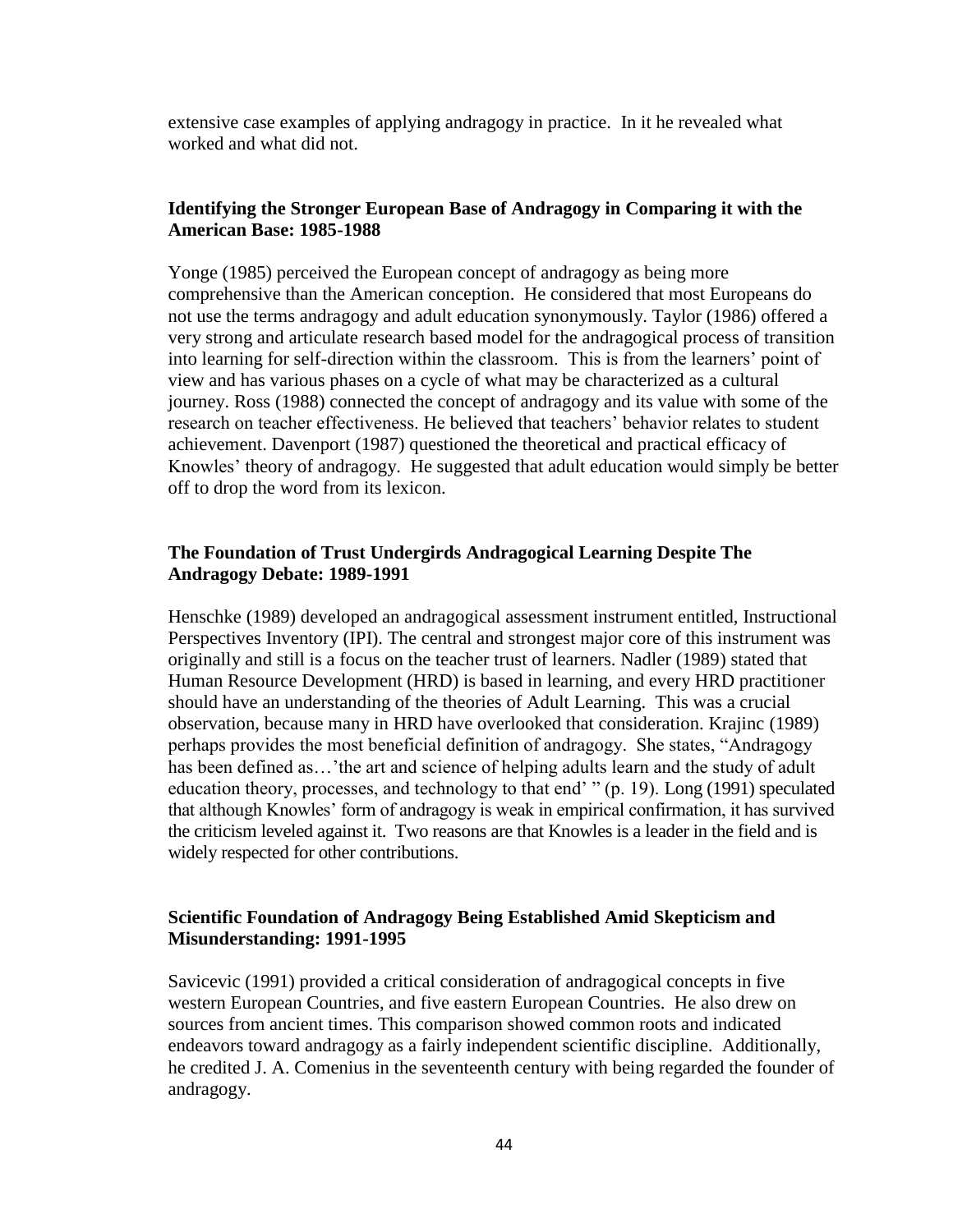At this time, there was again strong criticism of American andragogy, and that coming from Candy (1991) in Australia. At the time Knowles' articulated andragogy, selfexpression and personal development were in vogue. Thus, self-directed learning and andragogy were gaining some prominence in becoming known as autonomous learning. Houle (1992), in contrast, emphasized the impact of Knowles on American andragogy, and how he worked this out in practice especially in non-school settings and the workplace. He went on to indicate that scholars and theorists may find great value in Knowles' (1993) discussion of the development of learning theories in the educational literature, his exploration of the roots of his own thinking about theorizing. Knowles (1993) articulates on a very critical variable in andragogy, and the level of the learner's skill in taking responsibility for his or her own learning.

Knowles (1993) claimed that the andragogical model of adult learning provides guidelines for gearing Christian adult education toward the development and support of 'mature Christian persons' in contrast to 'dependent Christian persons.' The possible directions of Christian maturation include:

(The Pedagogical Model)

- Dependence on others for religious ideas
- Ignorance of the traditions and literature of the Christian church
- **Passive conformity to prevailing patterns** of behavior of church members
- 
- 
- 
- Self-righteousness about state of personal religious development
- Fragmentary application of Christian ideals to life

#### From Toward

(The Andragogical Model)

- Ability to identify and think about religious issues for one's self
- Informed understanding of the traditions and literature of the Christian church
- **Creative questing for continuously more** effective ways to translate Christian ideals into behavior
- Narrow interest in religious matters Constantly expanding interest in religion
- $\Box$  Selfish concern for personal problems  $\Box$  Altruistic concern for the welfare of others
- Vague definition of personal value system Clear and integrated perception of personal value system
	- $\blacksquare$  Humility about state of personal religious development
	- Total application of Christian ideals to life

Hooks (1994) said "the possession of a term does not bring a process or practice into being: concurrently one may practice theorizing without ever knowing/possessing the term…" (p. 61). It is sometimes later that this kind of practice is given a label that comes into common use. In this case the label would be andragogy. Poggeler (1994) listed trends which he hopes will be helpful for future development of European andragogical research. These include at least: International knowledge, "development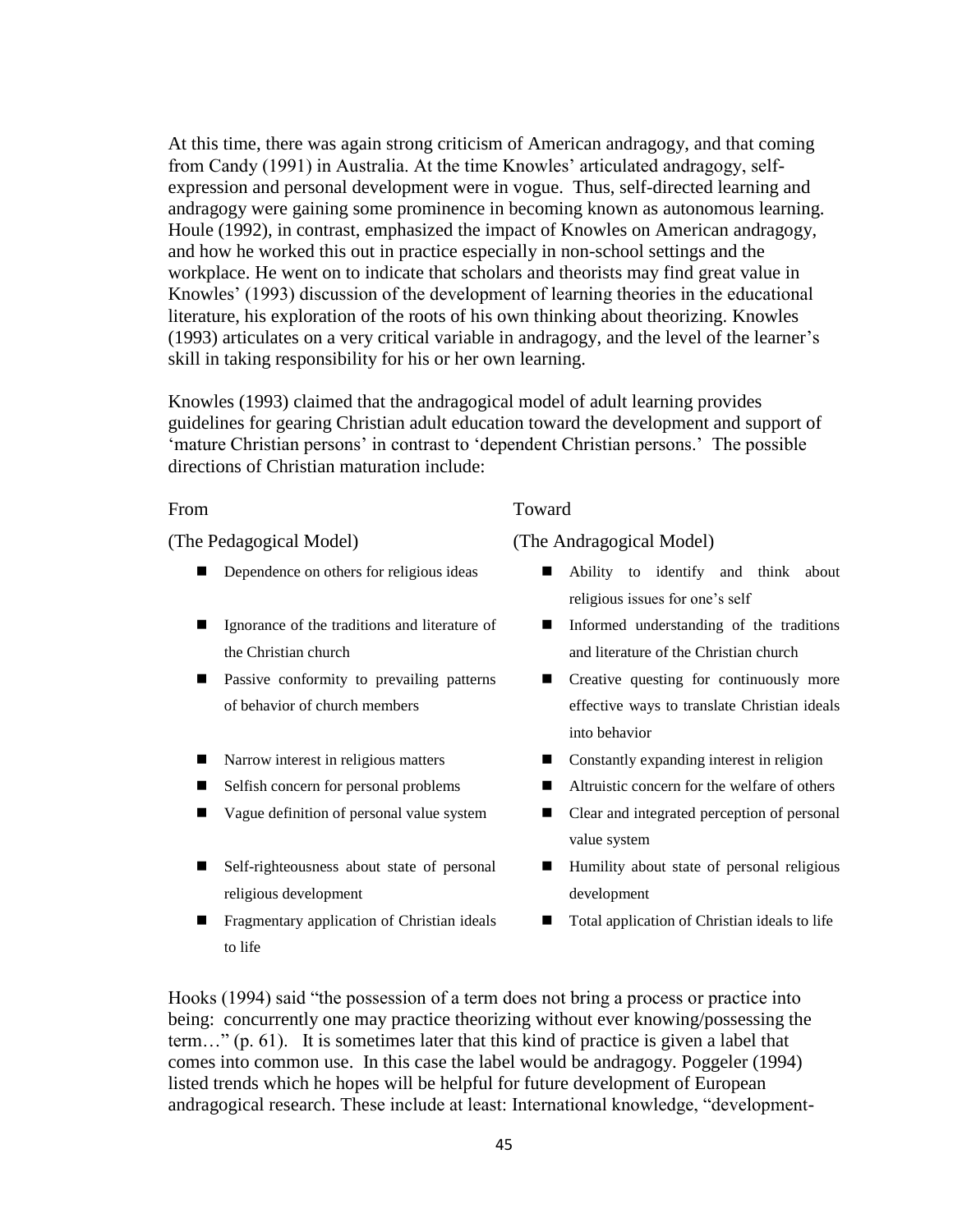andragogy" of the Third World, and understanding the "lifeworlds" of the participants. Zmeyov (1994) clearly supported andragogy. He stated that the most important trend in adult education in Russia is the application and further development of Knowles' (1970, 1980) theory of adult learning, or andragogy.

# **Momentum Gained Against Andragogy While Counter Arguments Assert Its Value: 1995-1998**

Welton (1995) asserted that "the 'andragogical consensus'...formulated by the custodians of orthodoxy in the American Commission of Professors in the 1950s and solidified by Malcolm Knowles and others in the 1960s and 1970s, has unraveled at the seams" (p. 5). He articulated that the fundamental accusations expressed are because this perspective inadequately serves the interests of the disenfranchised in North American society. VanGent (1996) asserted that andragogy has been used to designate the education of adults. He considered that its future lies only as a generic term for adult education. Hanson (1996), from the other side of the discussion, called for adult educators not to search for a separate theory of adult learning [andragogy]. He suggests that we remove many of the unsubstantiated assumptions based on almost utopian beliefs about the education and training of adults linked to un-contextualized views of learning and empowerment.

Houle (1996), in talking about Knowles' work in andragogy said that it remains the most learner centered of all patterns of adult educational programming. He also added a number of other things. Knowles kept evolving, enlarging, and revising his point of view and therefore became something of a moving target, particularly since he was intimately involved with numerous projects at every level of magnitude in both customary and unusual settings all over the world. He could bring to discussions and debates a wealth of experience that his opponents could not match. In addition, some of his followers developed variant conceptions of andragogy, thereby enlarging the discourse. Knowles idea on andragogy had application to a wide variety of settings. Houle concluded by saying,

Those who wish to do so can wholly contain their practice in the ideas expressed by Knowles and others, establishing appropriate physical and psychological climates for learning and carrying forward all of its processes collaboratively. Far more significantly, andragogy influences every other system. Even leaders who guide learning chiefly in terms of the mastery of subject matter, the acquisition of skills, the facing of a social problem, or some other goal know that they should involve learners in as many aspects of their education as possible and in the creation of a climate in which they can most fruitfully learn (p. 30).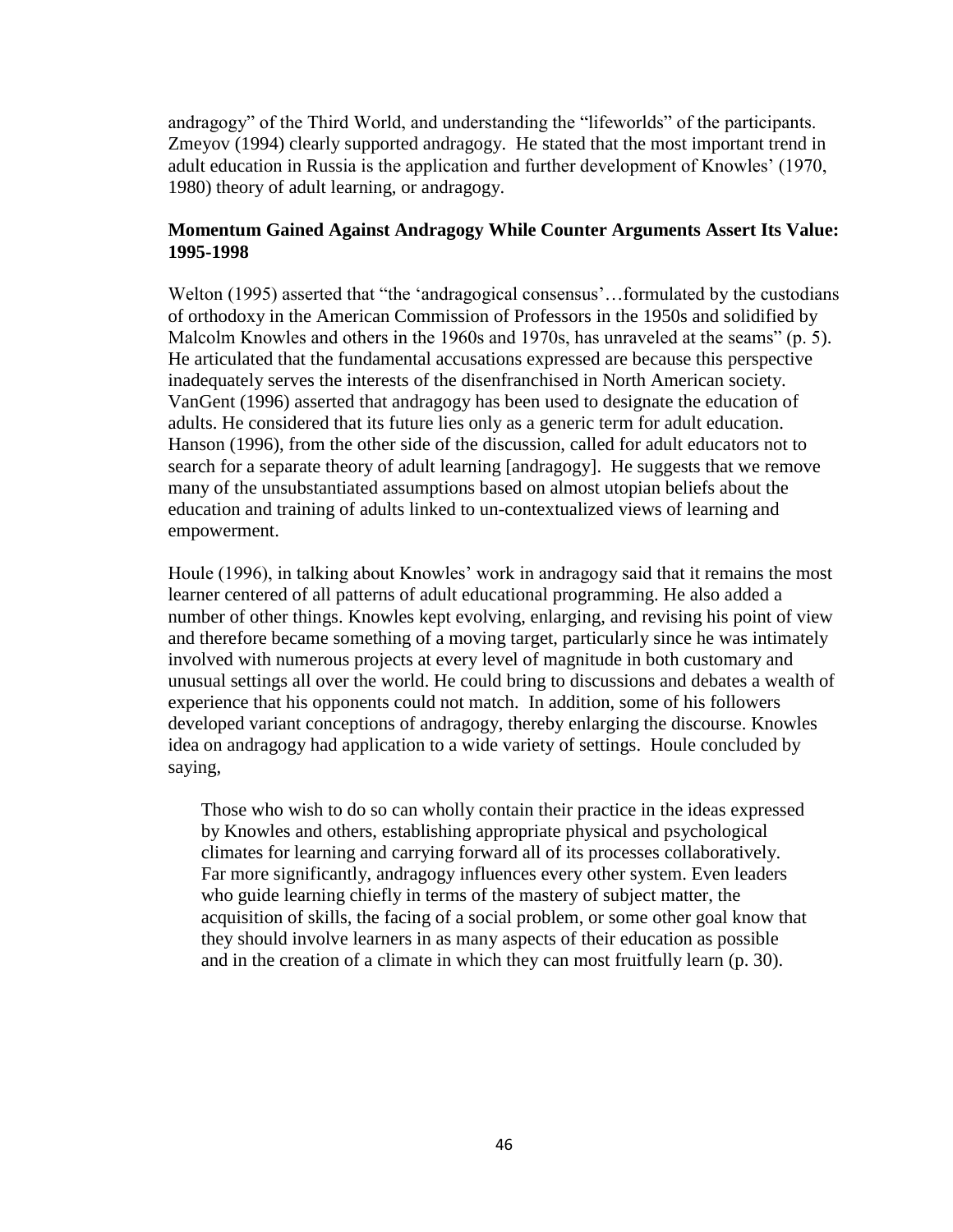# **Antecedents to a Historical Foundation of Andragogy Being Extended and Broadened : 1998-2000**

Henschke (1998a) asserted that long before the term andragogy appeared in published form in 1833, ancient Greek and Hebrew educators, if not others, used words that although they were antecedents to andragogy, included elements of the concept that has come to be understood as some of the various meanings and definitions of andragogy. He attempted a descriptive definition of andragogy that moved in the direction of calling it a scientific discipline of study. This he posed in contrast to what others considered to be a fading influence of andragogy. He went back earlier in history and claimed that the language of the Hebrew prophets, before and concurrent with the time of Jesus Christ, along with the meaning of various Hebrew words and their Greek counterparts -- learn, teach, instruct, guide, lead, and example/way/model -- provide an especially rich and fertile resource to interpret andragogy. He expected that by combining a probe of these words and elements with other writings, a more comprehensive definition of andragogy may evolve.

Draper (1998) in providing an extensive, world-wide background on andragogy, reflected on and presented an overview of the historical forces influencing the origin and use of the term andragogy: The humanistic social philosophy of the 1700s & 1800s, the early twentieth century labor movement in Germany and USA, international expansion of adult education since World War II, commonalities of different terminologies, the debate in North America, the progressive philosophy underlying andragogy in North America, stimulation of critical discussion and research, and the viability of andragogy as a theory.

# **Empirical Research Being Pressed for Investigating Andragogy's Value While Objections Remain: 2000-2002**

Billington (2000) found that with sixty men and women from ages 37 to 48, there were a number of key factors relating to andragogy that helped them grow, or if absent made them regress and not grow. The factors were: A class environment of respect; their abilities and life achievements acknowledged; intellectual freedom, self-directed learning, experimentation and creativity encouraged; learner treated fairly and as an intelligent adult; class is an intellectual challenge; interaction promoted with instructor and between students; and, regular feedback from instructor.

To the arguments that question the value of Knowles' approach to andragogy, Maehl (2000), in addressing the philosophical orientations of a number of adult educators, suggests that Knowles led in the direction of making andragogy quite humanistic that gained wide adoption in the field. This approach also was fused with other philosophies, particularly in human resource development applications. He also emphasized that Knowles elaborated his ideas of self-directed learning within the context of andragogy. This influenced a generation of adult educators, through his sensitive and nurturing spirit, to adopt the practice of andragogy broadly. What drew and maintained a strong following was what Maehl described Knowles as advocating.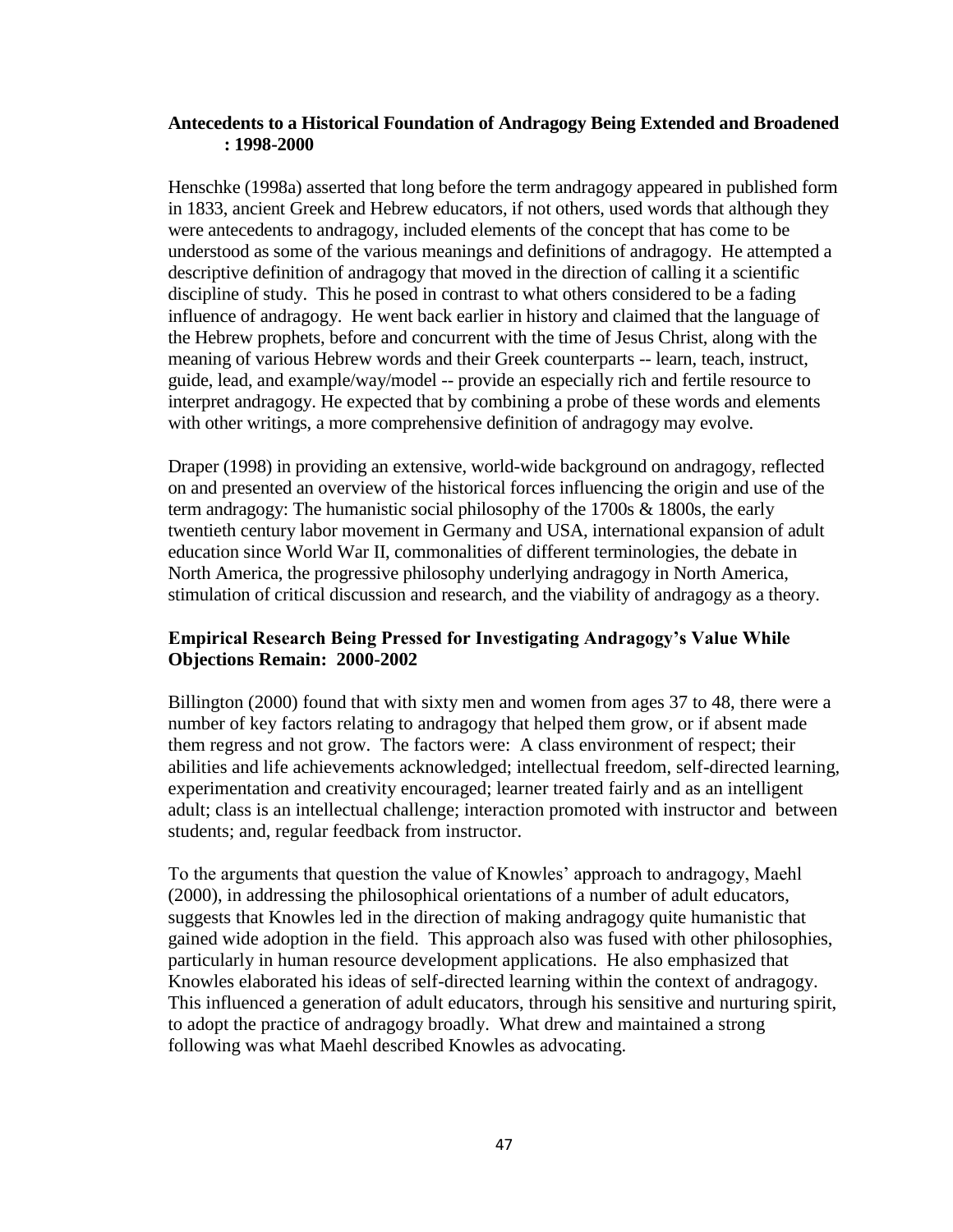Rachal (2002) clearly identified seven criteria suitable for implementation in future empirical studies of andragogy: Voluntary participation, adult status, collaborativelydetermined objectives, performance-based assessment of achievement, measurement of satisfaction, appropriate adult learning environment, and technical issues. This certainly presents a challenge to those in the field that may be willing to expend the energy to conduct any empirical research study on the results of andragogy.

# **Bringing European and American Andragogy Closer Together As Distance Education Emerges: 2003-2004**

Showing the strength of andragogy through its long history in Europe, Savicevic (2003) indicated that comparative andragogy has numerous elements that are essential in addressing this scientific research topic. Those eight elements included in the book are: Comparative perspectives of education and learning of adults; historically-comparative researching in andragogy; andragogical comparisons in our cultural environment; international dimensions of adult education; conceptual and linguistic standardizing in andragogical comparisons; theoretical and methodological scope of comparative andragogy; currents of constitution of comparative andragogy; and, conclusions concerning comparative andragogy.

Sopher (2003) asserted that Malcolm Knowles taught her more about adult education than even he realized. Her experience of learning with him in 1991 was a magical experience that she still recalled 12 years later in 2003 as if it happened yesterday. For her, experiencing Knowles 'the person' and Knowles 'the facilitator of adult learning' was seamless –his modeling every aspect of what he taught and wrote, a process that was consistent, authentic and practical. In order to understand his method, one would need to experience it directly – it was like his facilitation of participants' learning was done throughout any given day as with the grace of a skilled conductor directing an orchestra. Her thought was that the main reason Malcolm's hierarchy of andragogy did not appear in his publications is that it would be challenging for anyone to separate him personally and professionally. Moreover, it would have been more challenging for Knowles to reflect on details of his practice that are tightly intertwined with him on a personal level.

Drinkard and Henschke (2004) found nurse educators who have a doctoral degree in other than nursing (adult education to be specific) as more trusting of their learners in an andragogical classroom than nurse educators who have a doctoral degree in nursing. This was largely due to the lack of anything regarding how to facilitate the learning of adults in the nursing doctoral program, as contrasted with facilitation of the learning of adults being a very prominent part of the adult education doctoral programs where andragogy is actively practiced.

Illeeris, (2004) a Danish adult educator for 30 years, who by his own declaration is not an andragogue, but a pedagogue, was convinced that adults need to be actively involved in developing and executing adult education programs. He asserted that it is of "… entirely decisive importance that the point of departure of planning is that the participants in adult education programs are *adults*, humans that both formally and in reality are responsible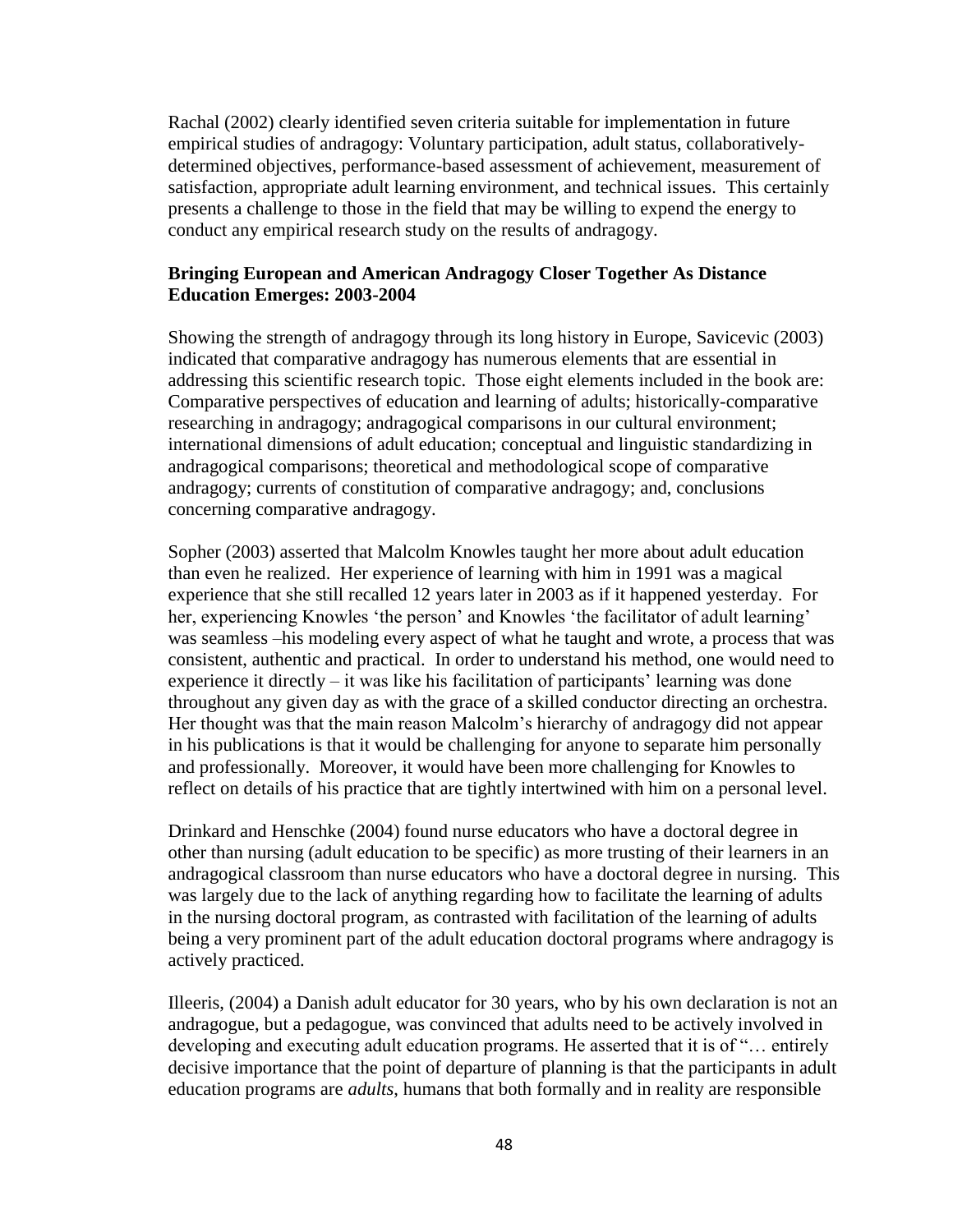for their own actions and decisions" (p. 163). He went on to indicate here that he is quite in line with Knowles in his agitation for andragogy as a discipline, which is in many ways different from the pedagogy of children's schooling and upbringing.

# **The Hesitation Concerning Andragogy Continues While Many Still Stand By Andragogy: 2005-2006**

Sandlin (2005) admitted that andragogy was a cornerstone of adult education for many decades. Notwithstanding, she has serious reservations about its prominence, and critiques it within the Africentric, feminist, and critical adult education perspectives. Stanton (2005) related the andragogical concept to the concept of readiness for selfdirected learning. There was not only congruence between the two, but also the Henschke (1989) Instructional Perspectives Inventory [IPI] was validated as an almost perfect 'bell-shaped' measurement of an andragogical facilitator.

Wilson (2005) conducted this predictive study which tested the theory of andragogy in a post-secondary educational setting. It produced a sound psychometric instrument (ALPDEQ) presumably named "Adult Learning Professional Development Educational Questionnaire." It is one of the first to successfully isolate adult learners, a major step forward in testing andragogy. Results provided insight of andragogy's effect on two student outcomes, learning and satisfaction. The findings revealed adult learners enrolled in a MBA degree program provided evidence of learning and were not influenced by andragogy. However, satisfaction with instructor and course was affected by perception of andragogical teaching behaviors exhibited by faculty. The study included many exploratory faculty and student characteristic variables, never before studied, and results indicated characteristics, above and beyond age, gender, and ethnicity, were predictors to learning and satisfaction.

Another use of the principles of andragogy is in the public school setting. The purpose of Stricker's (2006) research was to determine the attitudes of principals toward teachers as learners by answering the following question: Do principals understand adult learning (andragogy) and do they have the competencies to create the conditions conducive for learning in school based staff development? He found a relationship between principals and teachers that does not contribute to creating the conditions conducive for adult learning in school based staff development. He posited that principals in this district would benefit by a better understanding and implementation of andragogy. Teachers, on the other hand, would also benefit from gaining understanding and implementing selfdirected learning so they may become actively involved in and take responsibility for their own continuing, lifelong learning.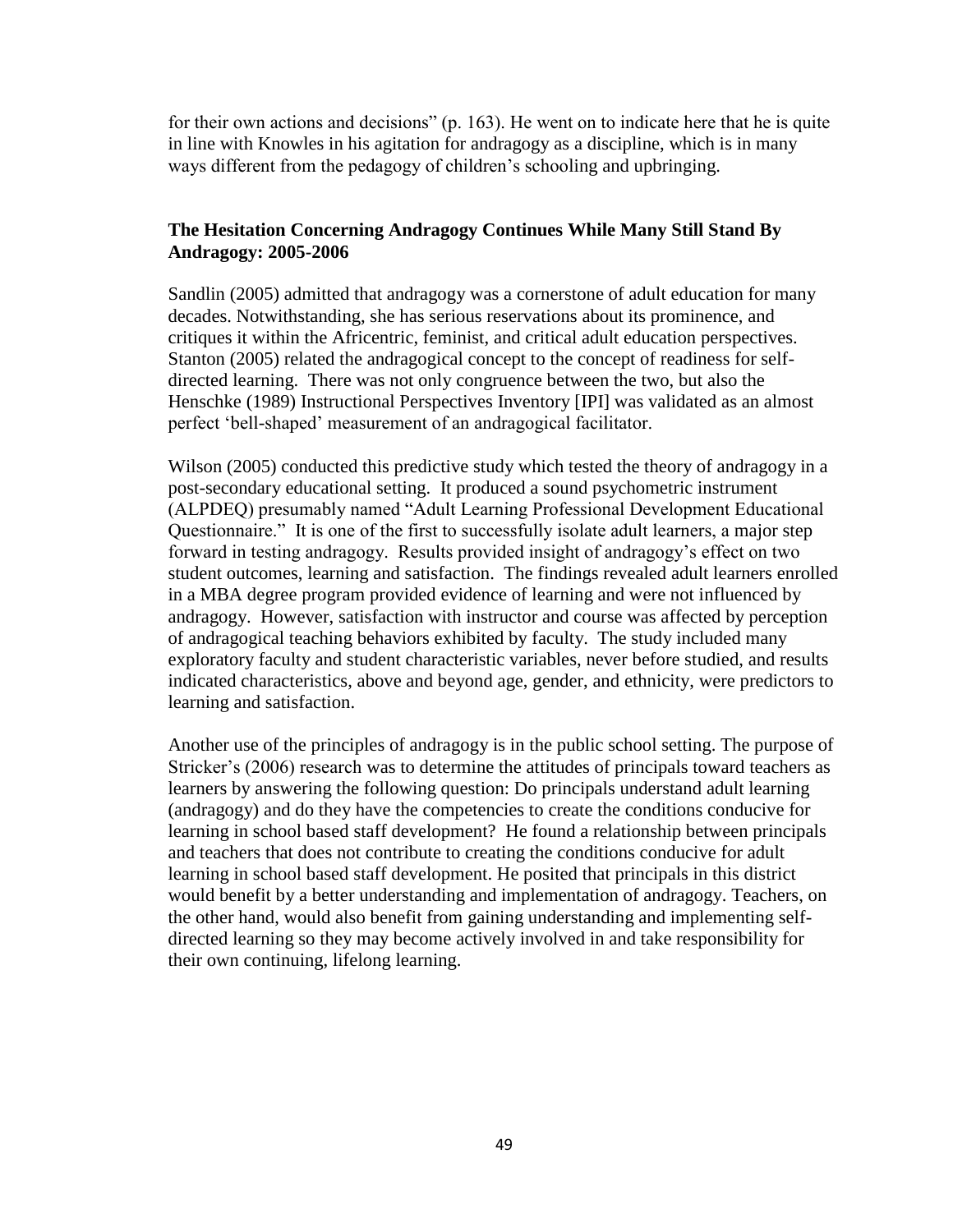### **Knowles' Prominent Long Range Contribution to Andragogy's Continuance into the Future: 2006-2011**

Savicevic (2006a) expressed his realization that almost 50 years of experience with andragogical ideas acquired in different social, cultural and educational environments, are reflected through the prism of his personal experience. Very importantly, he also observed that since his first visit to the USA in 1966, up through 2006, the identifiable trace of andragogy on USA universities is that there had not been a single serious study on adult education and learning that did not refer to andragogy as a conception. Savicevic also addressed the diversity of andragogical ideas in an international framework, which also became obvious in the expanding depth, breadth, worldwide nature of this research.

Isac (2006) analyzed the five distinct features Lorga and Gusti explicitly or implicitly asserted concerning andragogy in the interwar Romania: There is a peculiar difference between andragogy as theory (i.e., the principles of adult education) and the practice of adult education. In their efforts to innovate, adult education was completely neglected during the Communist Regime from 1945 to 1989. As a consequence Romania did not have enough time to succeed with desirable outcomes of reaching a uniquely Romanian theoretical paradigm of 'andragogy'. Therefore, Isac suggested that it is now up to the post 1989 Revolution to reconsider and seek to renew these valuable traditions according to contemporary imperatives of the European Union.

Savicevic (2006b) reflected about his perception of Knowles' position in sustaining andragogy over the long range of its history into the future.

Forty years in development of a science is not a long or ignorable period. I met professor Knowles four decades ago and argued on term and on concept of andragogy. Since then, the term and the concept of andragogy enlarged and rooted in the American professional literature. There is no doubt that Knowles contributed to it, not only by his texts, but with his spoken word and lectures. He was a 'masovik', i.e., a lecturer on mass events. He told me that he lectured on 10,000 visitor stadiums. As if he was inspired by an ancient agonistic spirituality! His contribution to the dissemination of andragogical ideas throughout the USA is huge. The history of andragogy will put him on a meritorious place in the development of this scientific discipline. (p. 20)

Although Newman (2007) declared he was not a fan of andragogy, he said that in his estimation Knowles had contributed something to adult education and andragogy that was quite unique. As he thought it through, he came to the conclusion that Knowles provided a means to assess the needs of adult learners, and he could not detect that any other adult educators provided such. They only had talked about assessing adult learner needs. Knowles had provided an elaborate system in which one came up with a model of competencies for being an excellent adult educator drawn from a number of sources.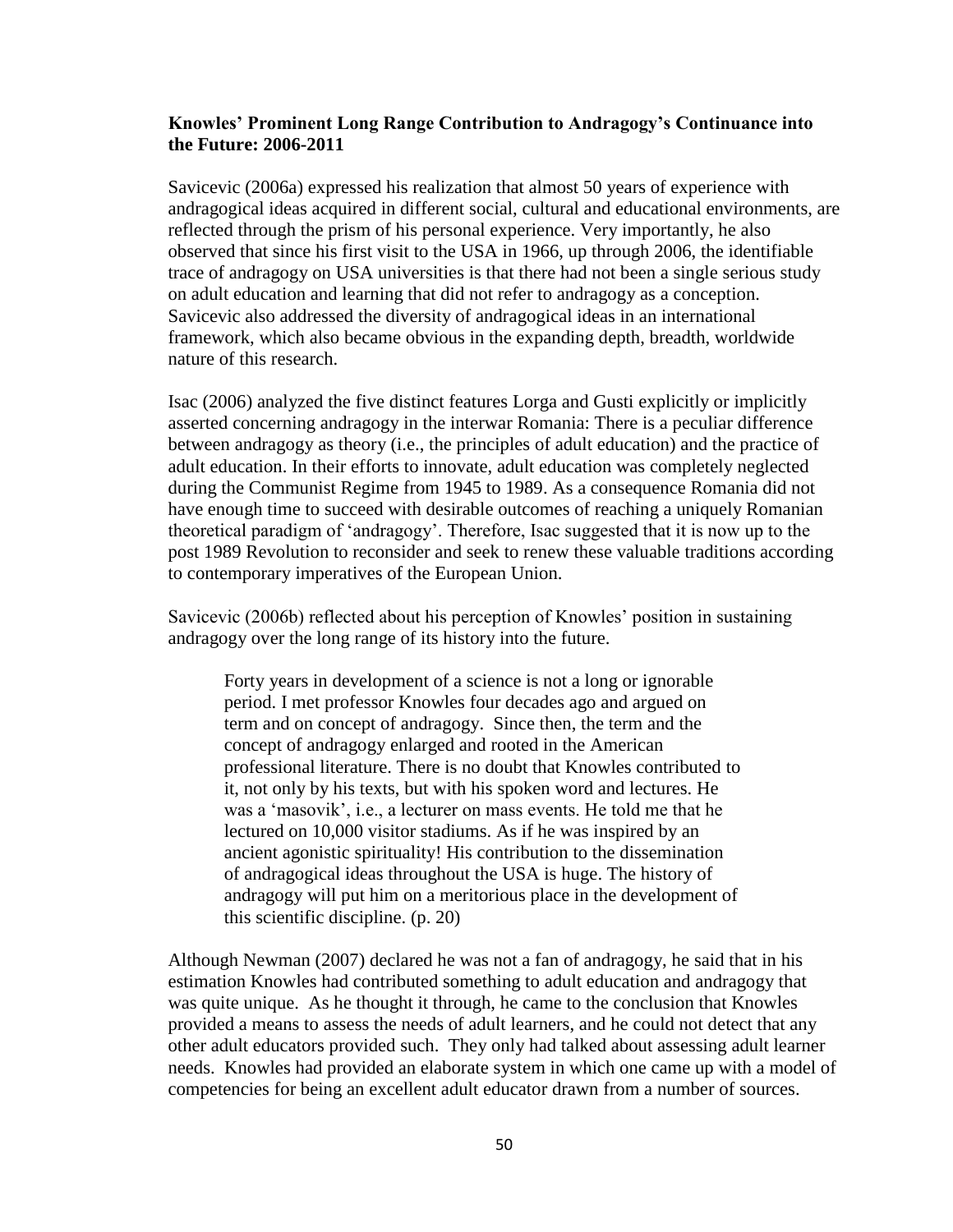Then that same person would assess (on a Likert type scale) her/his level of functioning on each of the competencies. Next, the person would go back to the competencies and indicate the level s/he thought was required for effectively doing the particular task at hand. Finally, the person would select the competencies to work on and improve that exhibited the largest gap between their present level of performance and required level of performance.

Cercone (2008) asserts that the online educational environment is increasingly being used by adults and should be designed based on the needs of adult learners. This article discusses andragogy, an important adult learning theory, and reviews three other adult learning theories: self-directed learning, experiential learning, and transformational learning. During this discussion, the theories are examined for the ways in which they may be applied to the design of online learning environments. In addition, the 13 characteristics of adult learners developed by the author are examined, and an analysis of how these characteristics influence the design of an online learning is presented. Recommendations follow regarding how to design an online classroom environment while considering the application of adult learning theories. Of the 13 characteristics developed by the author, andragogy is the most comprehensive as it considers 10 of the characteristics, experiential learning only considers four [4] characteristics, self-directed learning theory considers three [3] characteristics, and transformative learning theory considers three [3] characteristics. The author provides a total on 93 techniques for helping address and enhance the 13 adult learner characteristics.

Henschke (2011) considers that andragogy has much to contribute to the vibrant future of the adult education and learning field. He bases this on his research of having discovered and identified at that time at least 330 English Language documents that had been published on andragogy. Despite resistance from various quarters of the field, some of the more astonishing and seemingly positive and valuable empirical and experiential findings relate to effectively applying andragogy to internet learning, andragogy being more effective than pedagogy in preparing police for their role in society, and an Arab and American jointly contending "…that andragogical adult educational theory, processes, and research are elemental to a vision of a peaceful world and a stabilized Iraq" (p. 36).

Henry (2011) said that the purpose of his book is twofold: to trace the evolution of the thinking of Malcolm Knowles over the period 1950 to 1995 and to show that during the course of his writing he developed a clear and coherent conceptual framework. This book is a journey through the pages of Knowles' major writings. It plots the emergence of new ideas in the sequence in which they occurred and provides an account of the overall development of Knowles' thought. This book does not attempt to impose viewpoints on Knowles but strives to allow an authentically "Knowlesian" andragogical perspective to emerge according to what the principal writings themselves disclose.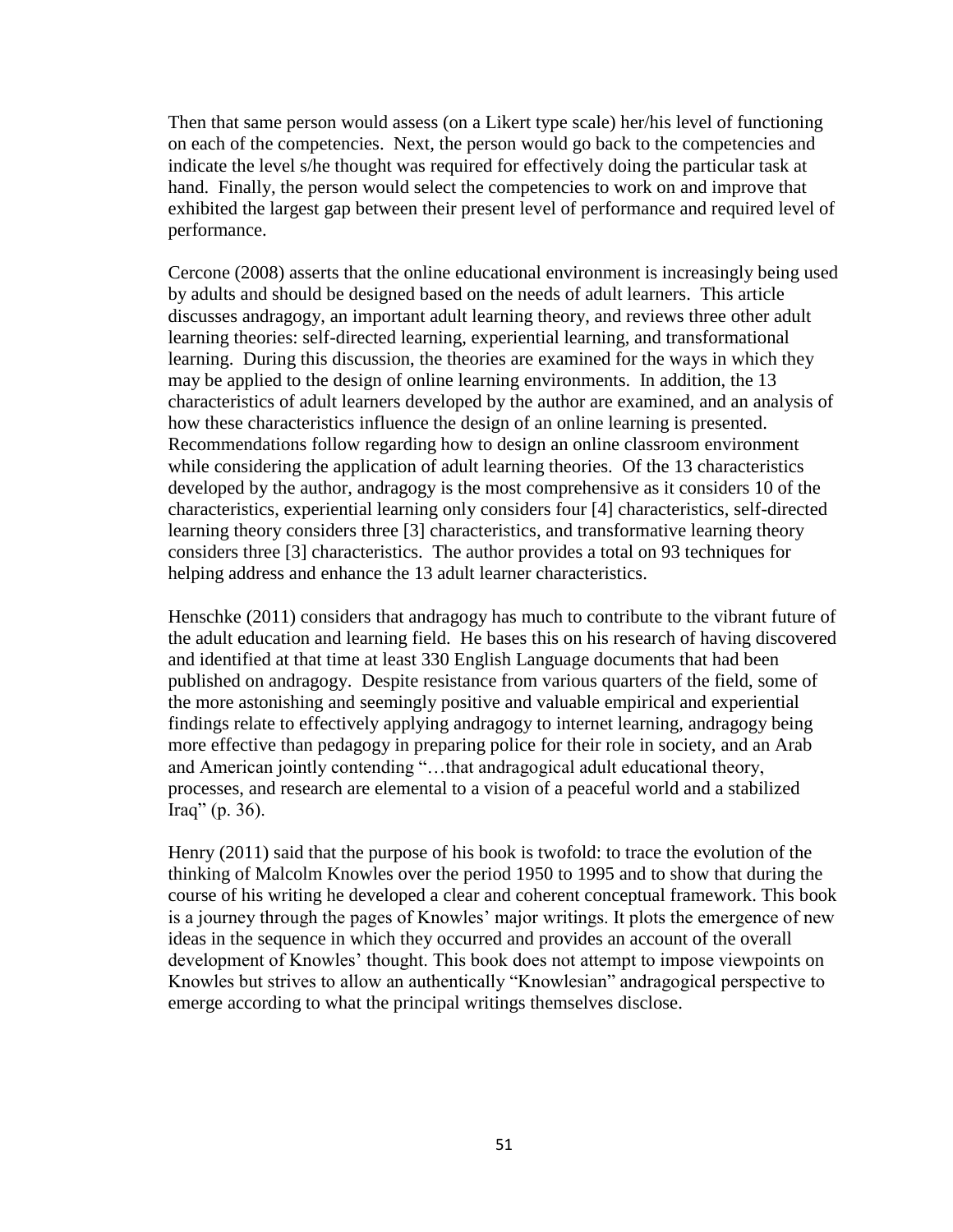### **Clearer Emphasis on Congruence between Scholarship and Practice Accompanied by Contribution to the Shaking World Economy: 2012-2014**

Henschke (2012b) talks about his work in Nation Building through andragogy. He indicates that his international experience of and involvement in the very essence of exemplifying a conception of the following in various countries around the globe – nation building through andragogy and lifelong learning: on the cutting edge educationally, economically, and governmentally. Although he has been privileged to engage adult learners in research and learning experiences in a dozen countries through andragogical and lifelong learning processes, he presents here only a sketch of his personally unique approach of work and learning in what he calls 'nation building' with people in five countries: Brazil, South Africa, Mali, Thailand, and Austria. His purpose is to clearly articulate some of the who, what, when, where, why and how of his most successful facilitation activities of helping adults learn in such a way that any adult educator, who may be disposed and committed to do so, could learn these processes and replicate them with others.

Henschke (2012c,d,e,f) also presents various research findings of the element of trust in andragogical learning. With each finding, trust is strengthened as important in learning.

Risley (2012) discovered an important aspect of finding out whether one adult educator, who espouses andragogy in scholarship, is congruent and consistent in practice and actually exemplifies andragogy. She triangulated this research through ten data sets and confirmed 'saying and doing' as a clear overlay and just about perfect fit. *The eleven andragogical elements of teacher trust of learners measured were: purposefully communicating to learners that each is uniquely important; expressing confidence that learners will develop the skills they need; trusting learners to know what their own goals, dreams and realities are like; prizing the learners' ability to learn what is needed; feeling learners need to be aware of and communicate their thoughts and feelings; enabling learners to evaluate their own progress in learning; hearing what learners indicate their learning needs are like; engaging learners in clarifying their own aspirations; developing supporting relationships with learners; experiencing unconditional positive regard for learners; and, respecting the dignity and integrity of learners.* The ten data sets used in confirming that this adult educator's scholarship and practice are andragogically congruent were: focus group of students in class regarding anticipated and actual trust; the teacher's perception of his trust in students; course evaluations from Fall, 2009 through Spring, 2012; video recording of the adult educator facilitating 28 clock hours of class time with students; interviews with facilitator's current and past colleagues, some who agree with andragogy and some who disagree; interview of the course facilitator; observations regarding the facilitator's congruence of practice and scholarship; memories and reflections of the researcher on the facilitator.

Henschke (2012a) provides the unique professional preparation he has in both fields for merging counseling and andragogy – the art and science of helping adults learn. Providing general counseling information, he then gives a sketch and time gaps of publication in adult education and counseling. Next, he presents a chronology of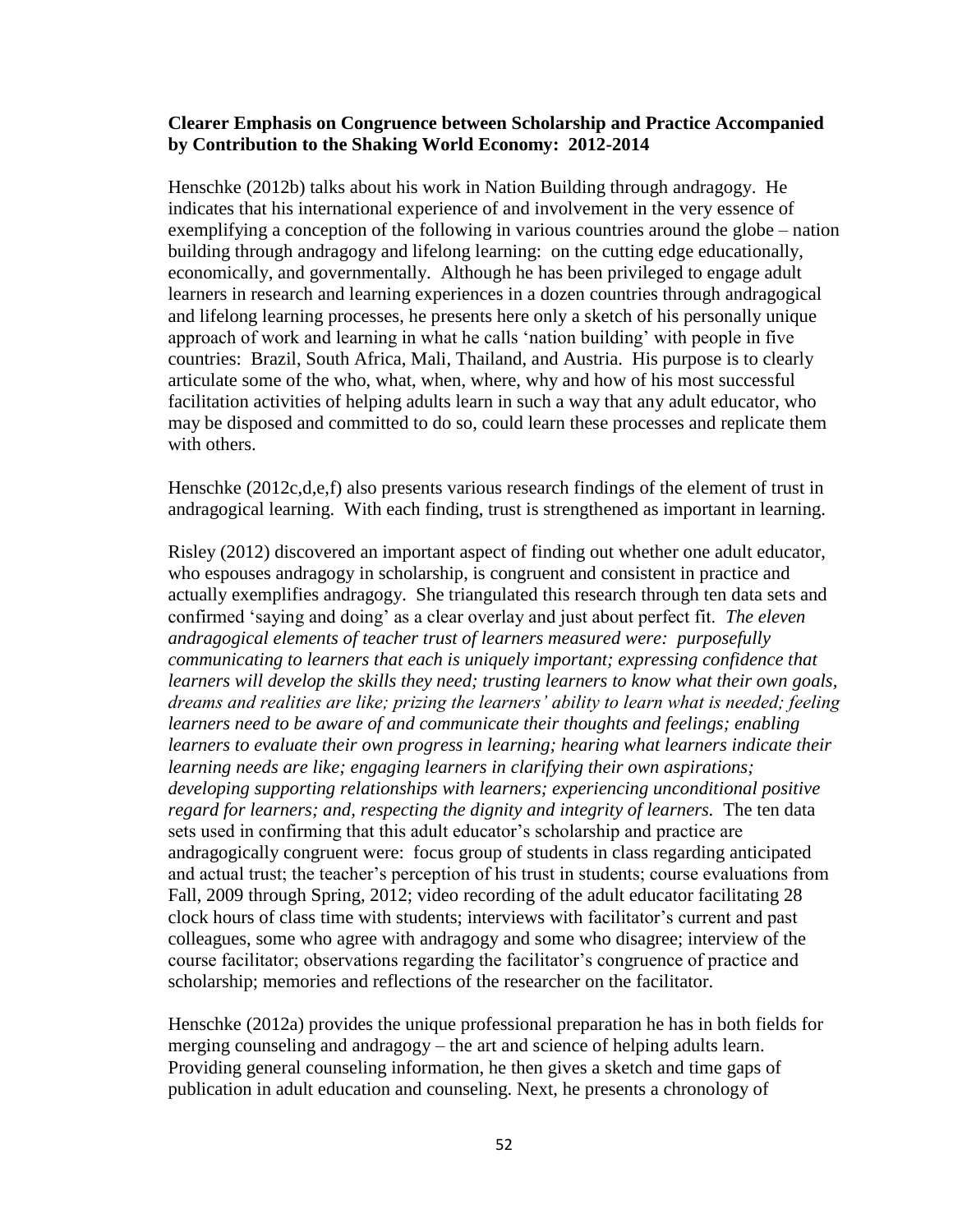publications merging the two fields. In the future trends section, a comprehensive model for counseling in adult education is constructed, including: an andragogical approach, dimensions of maturation, closely connecting counseling and learning, with life tasks, challenges, and dealing with our human values and priorities within human systems of adult life. Examples are articulated of both the professional and learner implementing the model.

Dr. Malcolm Shepherd Knowles popularized andragogy as the theory of adult learning and was referred to as the Father of Adult Education in the United States (US). As his andragogical doctoral students, Han and Henschke (2012) had extensive personal contacts with him. This paper utilizes the method of auto-ethnography to explore how cross-cultural learning and cross-cultural mentoring facilitate transformative learning with the development of intercultural competencies for sojourners when they interact with a significant human being in cross-cultural settings.

Savicevic (2012) gives a broad-brush sweep in addressing a number of current major issues in andragogy research. He declares that research in andragogy cannot be reduced to research techniques. It includes theoretical ground as well. Theory is a research base for understanding. Philosophy is very important for research in andragogy: spiritual values, aims of education and learning, conceptions of an adult person, andragogical ethical reflection on theory and practice. Research in andragogy has its research context. The problem of methodology has been neglected. Research methods and procedures are not separate from philosophical grounds. Contradictions have appeared in andragogy over whether one should create knowledge through research or borrow the knowledge from other sciences. Since andragogy has become a university discipline, the link between teaching and research has been requested by some.

Andragogy has received mixed reviews in the past. Some have analyzed it from a positive perspective. Some have analyzed it from a negative perspective, and some have ignored it altogether. Very little if any effort has been devoted to researching the economic impact of andragogy, especially during this prolonged economic downturn in the USA, in addition to many other countries throughout the world. In this article Henschke (2013a) looks at the theories undergirding his practice of andragogy, eras of the scope of various writings in English concerning andragogy, economic implications of his application of andragogy, and his thoughts about future research trends in andragogy.

Henschke and Isenberg (2012) and Isenberg and Henschke (2013) presented the idea of building an andragogy doctoral program, and doing it andragogically. This actual illustration is of one university that is doing it by presenting various stages of this as the program grows. Doing this has its benefits and pitfalls and these are clearly explained in each paper.

Henschke (2013b) looks at the History, Philosophy and Major Themes of Andragogy that have emerged in his research and practice. He explores those aspects of andragogy within the context of the theme of the conference – Lifelong Learning for All in 2013 – and indicates how the expanding scope of this investigation offers a frame for carrying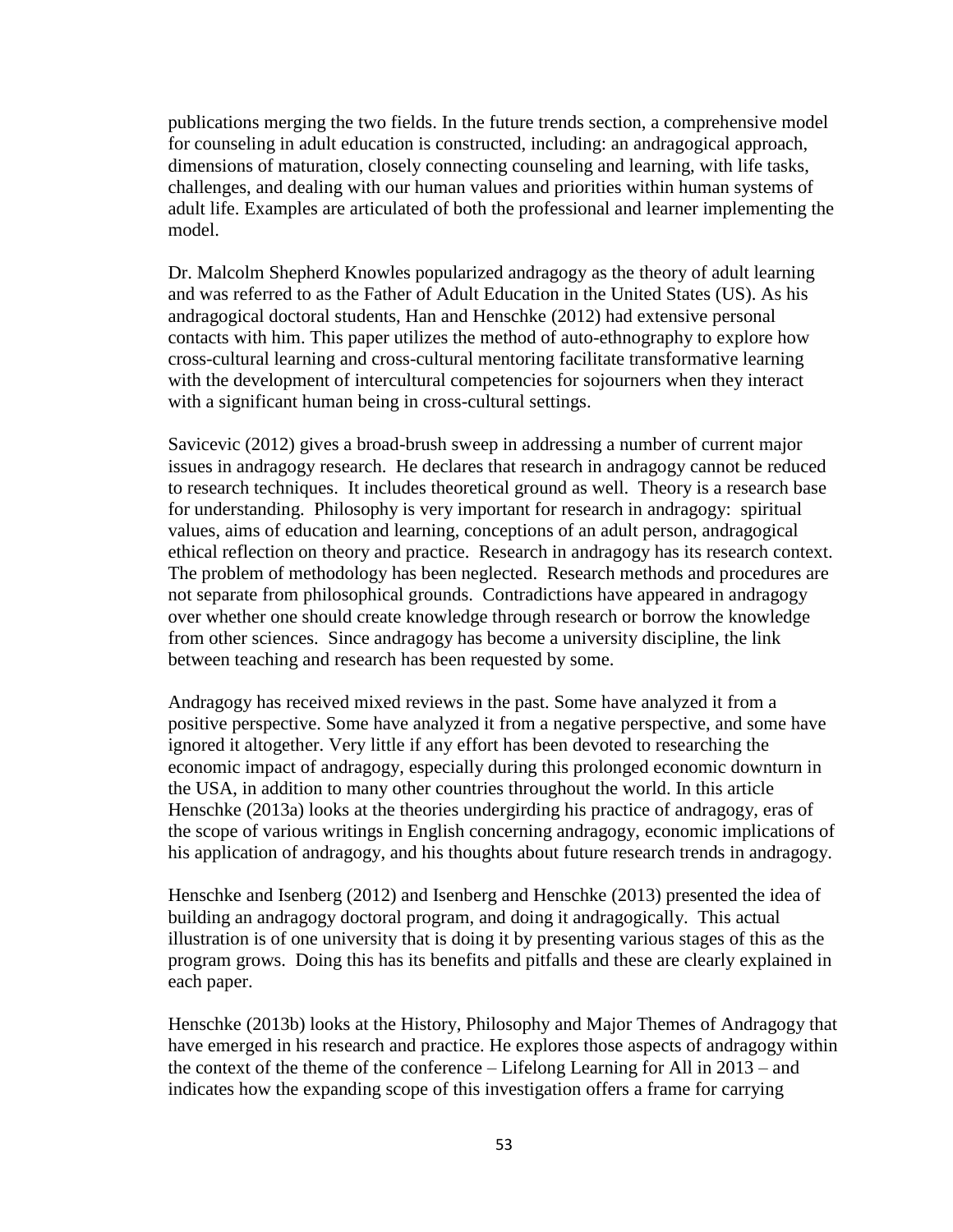forward an inspirational concept to the great benefit of lifelong learning constituencies around the globe. He also emphasizes the eleven elements of trust that make this variety of andragogy 'super.'

Henschke (2013c) provided thoughts on how the conception came about regarding reorienting a Higher Education Institution toward Lifelong Learning (LLL). The background of LLL in ancient times and its emergence in recent times is presented. The researcher's involvement is described in bringing this about as a concept, and doing the research to flesh-out the specific elements. The research includes: developing a definition of LLL; bringing together the international partners from 19 countries to identify the seven major elements of a LLL Higher Education Institution; engaging two universities from opposite sides of the globe in articulating the 78 measurable performance indicators; and, actively involving a major International University (Chulalongkorn – Bangkok, Thailand) to go through the steps for setting in place and implementing its being a global player on the stage in moving forward that idea for the future of the world in general and the world of lifelong learning – its length, height, depth, and breadth.

Henschke (2013d) focused this study on the extent trust, empathy, and reciprocity in sensitivity may enhance the andragogical foundation of learning, but that insensitivity may destroy andragogical learning altogether. The influence of insensitivity upon the andragogical foundation of learning is striking, especially in its possible negative impact on learning.

Henschke (2013e) asserts that trust has moved well beyond the lofty literature of the abstract discussions into the usable, where the rubber-meets-the-road application and development into practice and technology. Even in a highly unlikely place as a very brutal prison, the implementation of trust throughout helped to radically transform its culture into a very humane place. This is true across the board in many institutions and numerous communities. Clearly, the trend is toward conducting more research in trust and understanding the basic notion of trust as a way to foster its development and implementation across all levels of organizations and communities, throughout society.

Lubin (2013) used an instrument, originally developed by Henschke (1989) for teachers, and modified it for use with coaches measuring the extent to which coaches used the philosophy of andragogy in their practices. Andragogical elements of empathy, trust and accommodating coachee uniqueness were revealed at above average or high above average levels. Of those interviewed, 100% of the coaches reported using the principles and processes of andragogy in their practices. Based on their stories, best practices (88) for engaging andragogy in the practice of coaching were developed.

Reischmann (2013) believes that andragogy is the discipline that deals with the lifelong and life-wide learning and education processes of adults. He usually expresses it with less impressive words: If I had the money that companies and administrations, hospitals and the military throw out of the window right now within a circle of 20 miles because of poor and demotivating personnel management, unnecessary conflicts, incompetence of the workforce, and poor leadership of the managers, I would immediately be a millionaire! My graduates, working in these organizations, for sure reduce this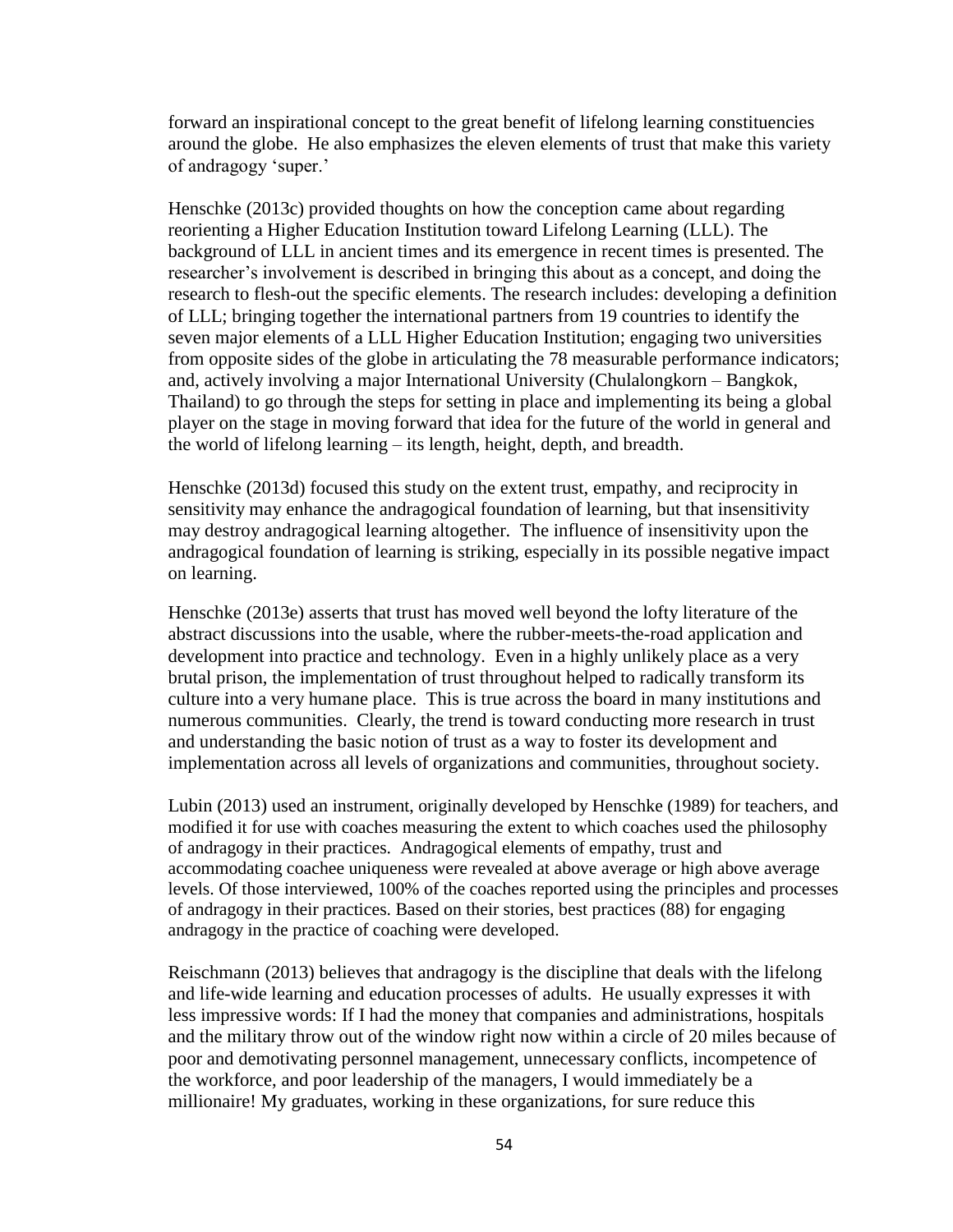unnecessary cost, and even if they are only successful in 30% of the situations, that is a lot of money. In addition, andragogy is a value to people, who are more happy in their daily work life, and develop a stomach ulcer many years later than most, or never. Our graduates are searched for specialists on the job market. He says andragogues can do this kind of work. We do not talk any longer about some nice cultural entertainment a night per week: We talk about dollars, effectiveness, a humane place in the workplace and community. And not only for individuals, but likewise for society and country: International competition leaves back those national economies that do not invest in educated citizens. And that means investment in adult and continuing education. Competencies are needed so fast (today), that we cannot wait until the children bring these new competencies from school. He identifies four [4] competencies in andragogy that are needed: Teaching, Counselling/Consulting, Planning/Organizing, and Research.

Henschke (2014e) addressed the crucial issue of Andragogy receiving various mixed reviews in the past. Some have analyzed it from a positive perspective. Others have analyze it from a negative perspective, still others have viewed it from a neutral or passive point of view while and some have ignored it altogether. Most of the discussions have limited their observations to how Malcolm S. Knowles addressed andragogy. There has been an inadequate investigation of the foundation and background of andragogy from a world perspective. This research is based on more than 450 major works published in English from national and international sources on andragogy that may help provide a clear and understandable international foundation for the linkage between the research, theory, and practice of andragogy. However, less than 100 documents are referenced in this paper. Six themes have emerged that provide a foundation for the linkage: The evolution of the term; historical antecedents shaping the concept; comparison of American and European understandings; popularizing and sustaining the American and world-wide concept; practical applications; and theory, research, and definition. This is an update for 2014 of this ongoing research.

Henschke (2014c) addresses a curriculum definition, especially as it relates to preparing teachers to be successful in working with adult learners. The main thrust is to clearly articulate some of the major elements needed to help the art and science of helping adults learn idea and practice of that process be as consistent/congruent as feasible. Reciprocity among empathy, trust, and sensitivity are considered to be crucial in the teaching and learning exchange. Competence and experience in andragogy is important even to the extent of selecting and using various techniques and methods in the learning experience, whether used with learners in higher-order thinking or used with lower-level learners. Techniques the author has found helpful are mixing a lecture with discussion of questions raised by learners in response to content of the lecture; encouraging and giving learners opportunity to take more responsibility for their learning, thus becoming more self-directed; varying one's approach for accommodating different learning styles each learner possesses; looking at a perspective of learning in various areas/pillars of life – being, knowing, doing, living together, changing, and developing sustainability. A true story is provided illustrating a principle of andragogy – doing in practice the same thing one believes and says.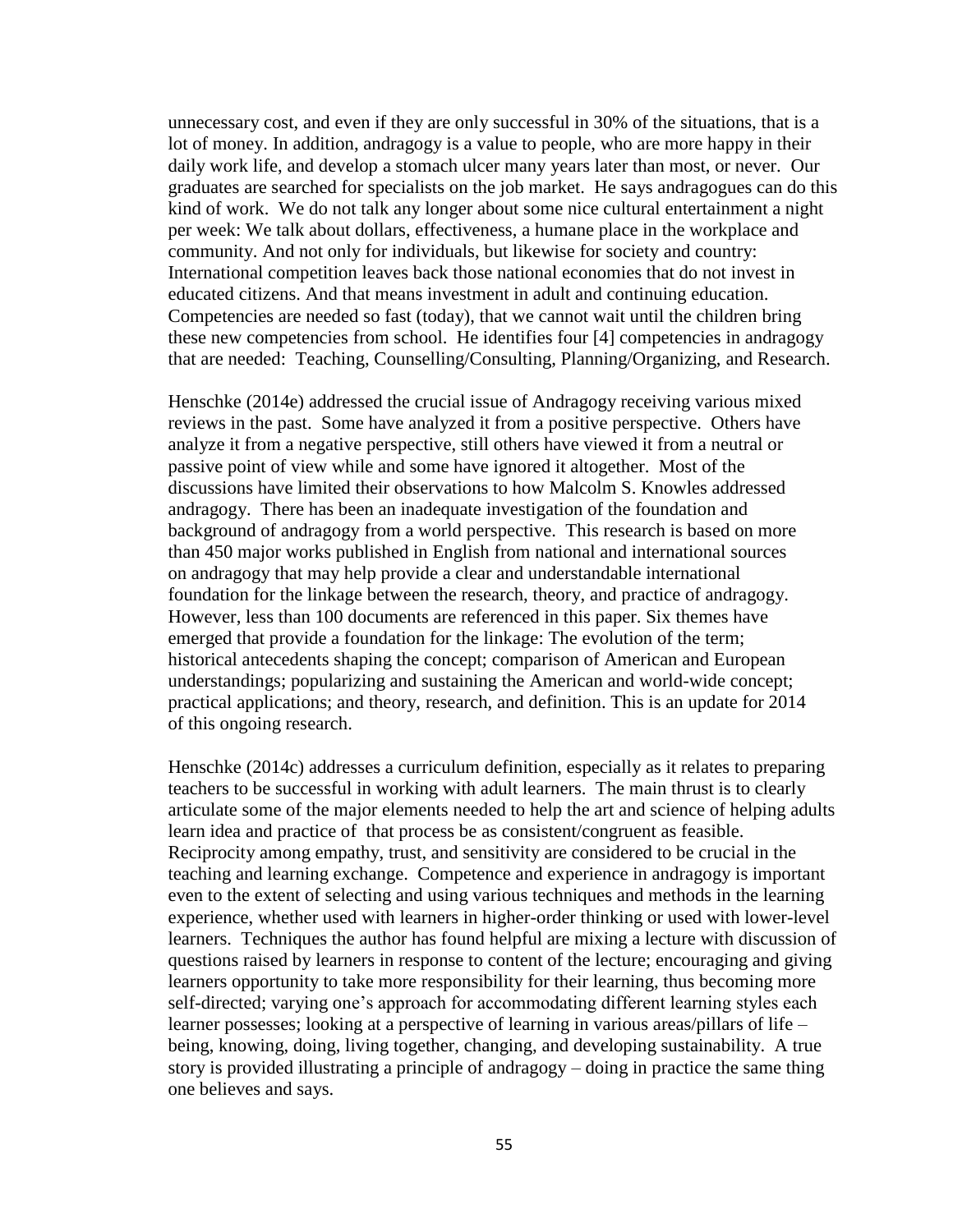Henschke (2014d) posited a definition of lifelong learning as a master andragogical principle/concept regarded as the continuous and never complete development, changes, and adaptation in human consciousness in an ever increasing number of situations. This paper provides thoughts on how this international conception came about and moved forward regarding reorienting Higher Education Institutions toward Lifelong Learning (LLL). The background of LLL in ancient times and its emergence in recent times is presented. His involvement is described in bringing this about as a concept, and doing the research to flesh-out the specific elements of LLL. This research includes: Developing a definition of LLL; bringing together the international partners from 19 countries to identify the seven major elements of a LLL Higher Education Institution; engaging two universities from opposite sides of the globe in articulating and listing the 78 measurable performance indicators [MPI] for LLL; bringing together participants for discussing the MPI from 13 nations at an International Lifelong Learning Conference; and, actively involving a major International University (Chulalongkorn – Bangkok, Thailand) to go through the steps for setting in place and implementing its being a global player on the stage in moving forward that idea for the future of the world in general and the world of lifelong learning [LLL] – its length, height, depth, and breadth.

Lu (2014) addressed the issue that in higher education, teaching effectiveness in the classroom is a guarantee to improve the quality of education. However, teaching effectiveness comes from the personal motivation, perception and satisfaction in the teachers' jobs. The merit incentive payment system is directly linked to teachers' motivation and perception, which also directly or indirectly results in satisfactions with the teachers' career and students learning in the classroom. This study investigates the relationships between teachers' payment, teacher's/student's satisfaction, and teacher's performance evaluated from an instructional perspective and certain factors such as ages, gender, degrees etc. in relation to teacher/student motivations and perceptions. Study participants were students and teachers both working and enrolled in four different higher education systems from 2012 to 2014 semesters in Nanjing, The Peoples' Republic of China. Henschke's (1989) Modified Instructional Perspectives Inventory (MIPI) [an andragogical measurement inventory] had been used in various situations to evaluate teacher performance in the class from instructional perspectives. The MIPI includes seven factors: *Factor 1: Teacher Empathy with Students, Factor 2: Teacher Trust of Students, Factor 3: Planning and Delivery of Instruction, Factor 4: Accommodating student Uniqueness, Factor 5: Teacher Insensitivity toward students, Factor 6: Experience-based Learning Techniques (Learner-centered Learning Process), and Factor 7: Teacher-centered Learning Process.* The MIPI-s, an adaptation of the MIPI, will be used to evaluate student's teacher performance in class from an instructional perspective. Students and teachers reported satisfaction with learning and teaching using a *Likert-type scale* is based on a demographic questionnaire. This study utilized a quantitative approach with standard multiple regression analysis and ANOVA. There were three dependent variables: teacher annual incomes, teacher satisfaction and student satisfaction. The independent variables included some covariates in relation to teacher motivations and perceptions and seven factors of MIPI and MIPI-S with 45-item respectively. The results of the regression analysis and ANOVA demonstrate significant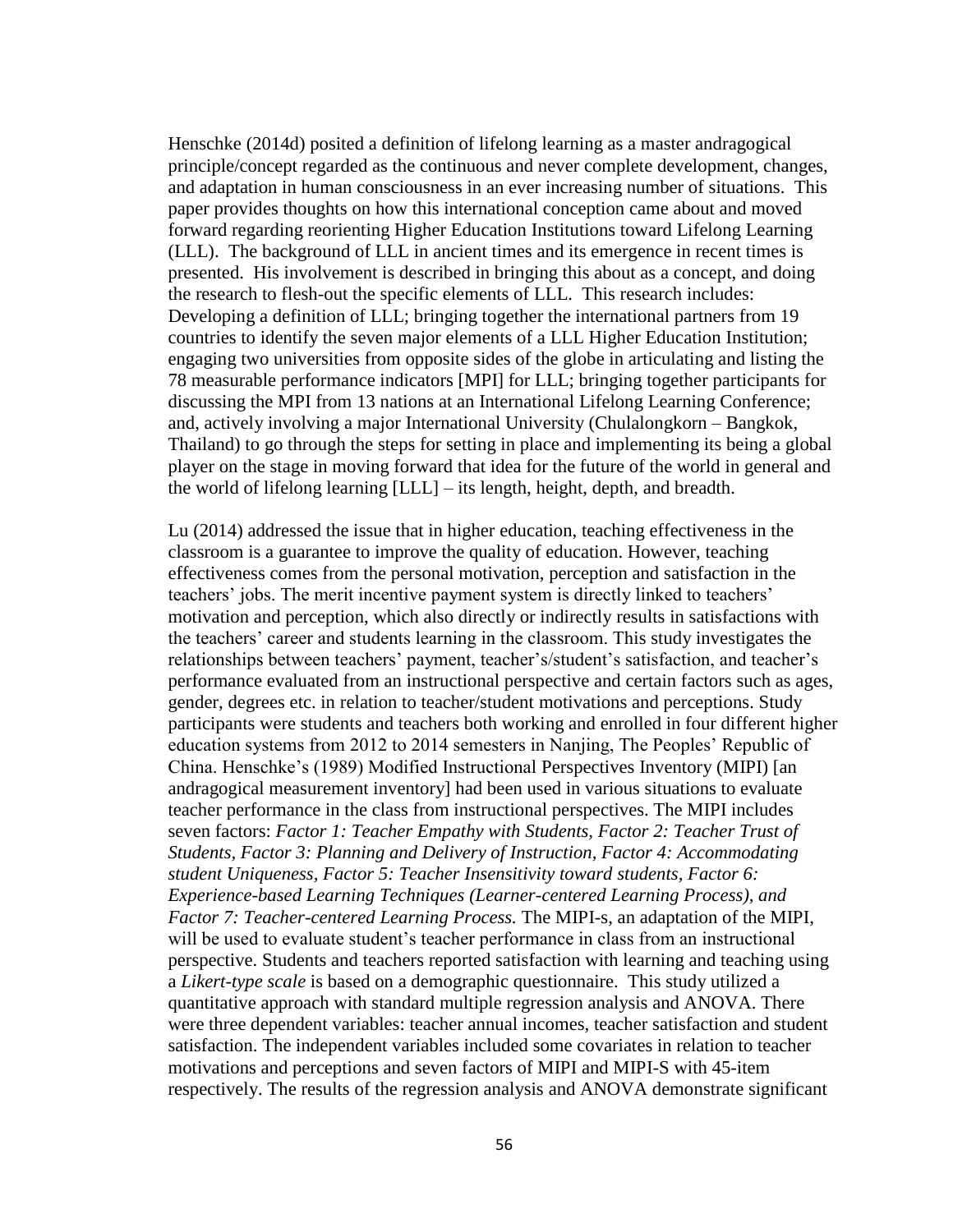relationships between teacher annual incomes and seven factors of MIPI/MIPI-S, and teacher's/student's satisfaction with teaching/learning as well. The sample contains 457 teachers and 9,017 students. The data had been collected via online questionnaires.

Henschke (2014b) provided a personal perspective and description of his learning experience on living a long, healthy life. It is my story on this topic and includes the following sections: An introduction, healthy life descriptions according to various age categories; a healthy long life depicted in relationship to various human values and human systems; dimensions of maturing for healthy, long lives; for seekers of selfactualization reaching toward a long healthy life; his more personal side of this story in experiencing a long healthy life of 82 years thus far; a disclaimer on the reader being free to choose or not choose some of his guidance processes; how he came into adult education; numerous Bible instructions guiding and helping him learn in his long, healthy life to date; a source of influence – an idea that takes hold on a person; andragogy took hold of him and eight central elements of this; additional promises from God enhancing his healthy and lengthy life; a view by some other person than Henschke – Lori Risley; and, a conclusion to this matter from his point of view on tools, trends, and methodologies in adult and community health education.

Charungkaittikul and Henschke (2014) set forth the andragogical idea that today's world may be characterized as the dawn of the new millennium of the learning society where knowledge is considered as a country's most valued asset and primary source of power. In the increasingly intense competition among the international communities, Thailand has been respected as advancing the andragogical approach to transforming communities, cities and regions into learning societies engaged in a sustainable development strategy that promotes the continual learning of individuals – the smallest unit of society. It emphasizes balance among the economy, society, natural resources and environment; and, is transforming the Thai people into knowledge citizens and knowledge workers. These carry stipulations concerning lifelong learning, educational enhancement and global competitiveness aimed toward developing appropriate manpower to move the society toward sustainable happiness as compared and contrasted with maintaining the 'status quo.' This article aims to identify the current situation of lifelong learning and education in Thailand; analyze and synthesize the five best learning society case studies; and, propose guidelines for developing a sustainable lifelong learning society.

Henschke (2014a) designed this article to address: the introduction of lifelong learning from ancient times; dimensions of maturation as guides for lifelong learning; considering the andragogical approach in early, adult, and lifelong learning; counseling adult learners contributes added dimensions to facilitating lifelong learning; assessing life's challenges within the decades of lifelong learning, core values, and human systems; 1997 – CONFINTEA V – Hamburg, Germany – lifelong learning emphasis only on older adults; 2009 – CONFINTEA VI – Belem, Para, Brazil – lifelong learning emphasis being throughout life; prominent role of higher education institutions changing toward lifelong learning; developing definitions of lifelong learning and learning in general; characteristic elements of lifelong learning higher education institutions; implementing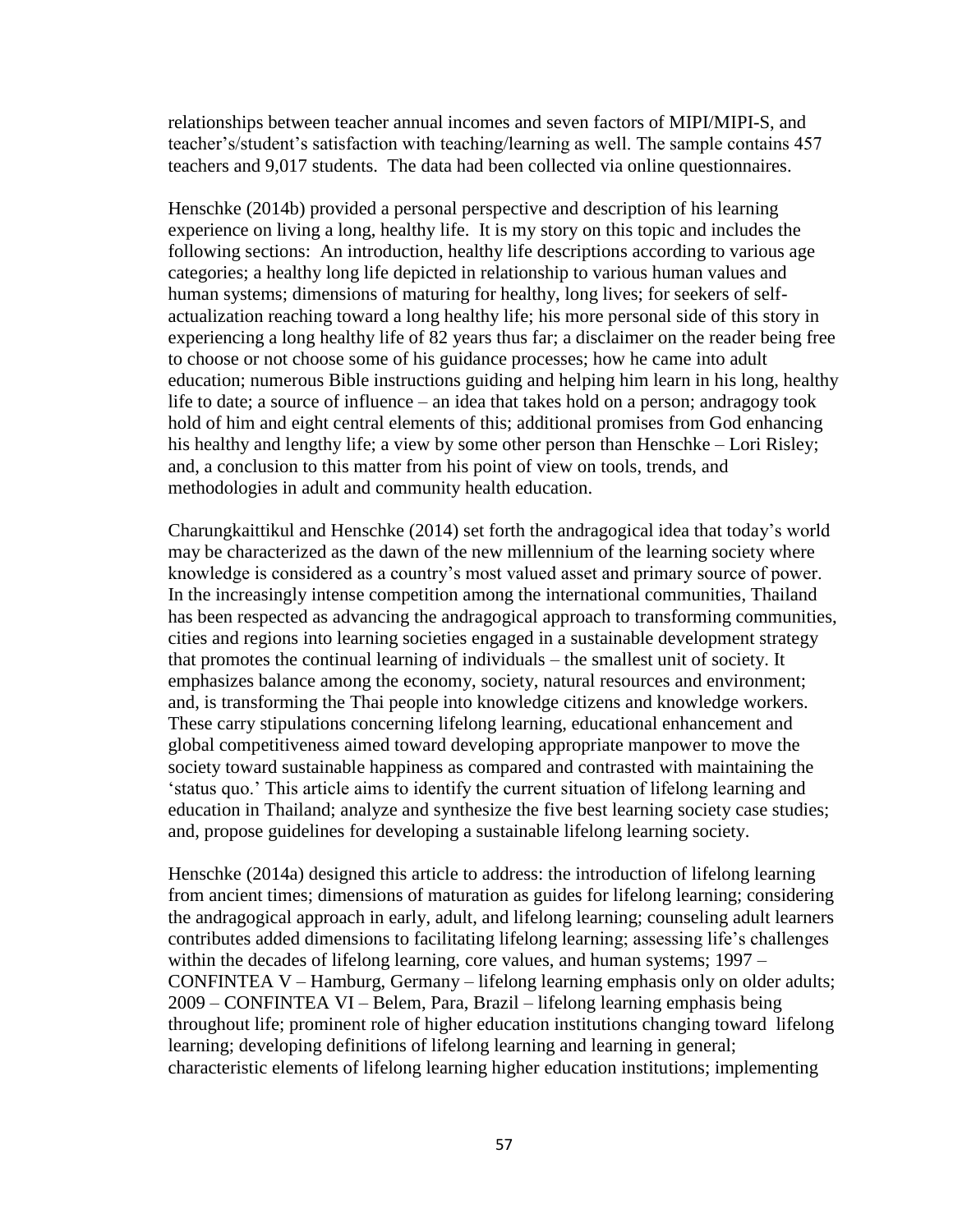challenges of lifelong learning, core values and human systems; and, two appendices including beneficial instruments for use in lifelong learning.

# **On the Cutting Edge of Additional Developments 2015 and Beyond into the Future**

Henschke (2015) declared that trust, empathy, and sensitivity enacted, combined and expressed reciprocally toward learners/supervisees and fostering in them the same toward facilitators/supervisors, begins with their extending the "benefit of the doubt" to learners/supervisees in the workplace. Reciprocity on a daily basis means: Interrelatedness, mutual assistance, give and take, aiding and abetting, mutuality, interplay, learning, cooperation, and collaboration, that most especially becomes operational in the workplace.Trust, empathy and sensitivity in reciprocity are central components to developing classrooms or workplaces ripe for fostering learning, producing job satisfaction, and providing an atmosphere and environment conducive for fostering and enhancing supervisees' desire to retain their employment with the corporation -- thus reducing costs of employing new workers/supervisees. Developing relationships that nurture learners/supervisees *and* learning in the workplace is of significant importance to workplace learning. Learning at its best is built on trust, empathy, sensitivity and reciprocal relationships through practices in the workplace. Through the use of what I call "A Living Lecture," participants and the facilitator share in identifying a number of elements of trust, empathy, and sensitivity with reciprocation, and minimizing insensitivity in the learning process, as well as uses of the same "in practice"; and, will utilize the process of raising questions for clarification, rebuttal, elaboration and practical application. In this way, learners have the opportunity to discuss, debate, and construct a usable framework of trust, empathy, reciprocation and sensitivity through the lens of their own experiences that can strengthen learning in their own learning and work environments.

Grosso (2015) addressed the sub question: "which andragogical and gerontological adult learning needs must be met for aging adults with DD to successfully age in place?" as following:

| <b>Andragogical Learning Needs</b>                                                           | <b>Gerontological Learning Needs</b>                                                                                                                                        |
|----------------------------------------------------------------------------------------------|-----------------------------------------------------------------------------------------------------------------------------------------------------------------------------|
| - Engage, protect, teach/help learn                                                          | - How to prepare for and address age-<br>related challenges faced by the general                                                                                            |
| - Promote respect                                                                            | population                                                                                                                                                                  |
| - Create a climate conductive to learning<br>(physically and psychologically) – have<br>fun! | - How to deal with health problems that<br>have a higher prevalence in older adults<br>with DD (e.g., vision and hearing concerns,<br>obesity, diabetes, and cardiovascular |
| - Promote identity in retirement                                                             | disease)                                                                                                                                                                    |
| - Collaboration                                                                              | - How to manage weight by eating healthy<br>and exercising regularly is essential for                                                                                       |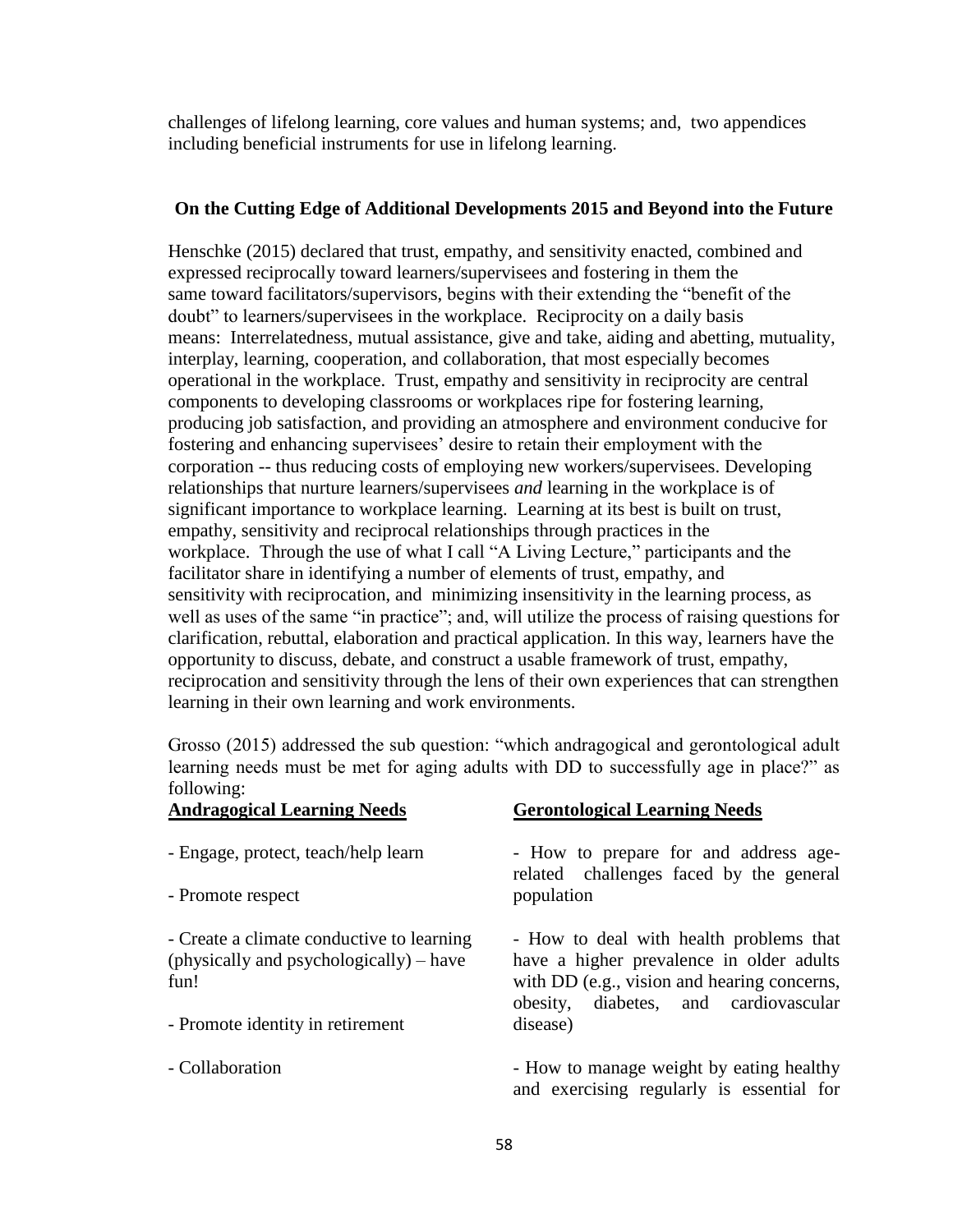- Develop friendships/social ties
- Individualize learning
- Modeling
- Repetition

those striving to successfully age in place

- How to tackle myriad social age-related learning challenges (e.g., coping with an accumulation of loss, grief, isolation, and barriers to resource utilization)

Nukic (2015) completed his study as an andragogical exploration of how formal and nonformal adult English as second language programs helped non-English speaking adults learn English as a second language in the United States. He wanted to find out what ESL programs did to help adult students learn English. He explored 10 ESL programs through secondary interview data and primary data provided by focus groups and observations. He used axial coding to determine if Billington's (1988) seven characteristics were present in ESL programs, and he determined that most of the programs did include the seven characteristics which are: *A class environment of respect; their abilities and life achievements acknowledged; intellectual freedom, self-directed learning, experimentation and creativity encouraged; learner treated fairly and as an intelligent adult; class is an intellectual challenge; interaction promoted with instructor and between students; and, regular feedback from instructor.* However, none used all seven consistently. Based on open coding, eight themes emerged: goals, resources, qualifications, curriculum, environment, teaching strategies, learning, and obstacles. Throughout the ESL teacher interviews, focus groups, and observations, these themes emerged as the most important characteristics ESL programs used or needed in order to help non-English speaking adults learn English. All 10 ESL programs had a common goal – help adult ESL learners learn English. However, not all ESL programs helped non-English speaking adults in the same way.

Nukic further emphasized how each program helped students varied in students' and program's goals - most ESL programs helped non-English speaking adults learn English by having a goal that aligned with students' individual goals. The resources commonly used were a large amount of classes offered in easily accessible locations. With regard to teachers' qualifications - most ESL programs had qualified individuals (minimum master's degree in teaching) teach ESL courses. With regard to curriculum - the curriculum was recommended to be adjusted to what students wanted and needed to learn. In consideration of environment – the classroom environment should be welcoming and open for students to feel non-threatened. For teaching strategies, most programs recommended participation as the main approach for helping students learn, and for learning – most of the data represented indicated that student engagement and selfdirectness was the most important factor in students' abilities to learn. And, with regard to obstacles – most programs indicated that attendance and diversity were the largest obstacles in students' learning.

Pagano (2015) likens the andragogy of nature as man being like a tree. There is the root system of personal values, made up of: respect, passion, determination, enthusiasm, awareness, responsibility, listening, integrity, creativity, courage, and trust. There is the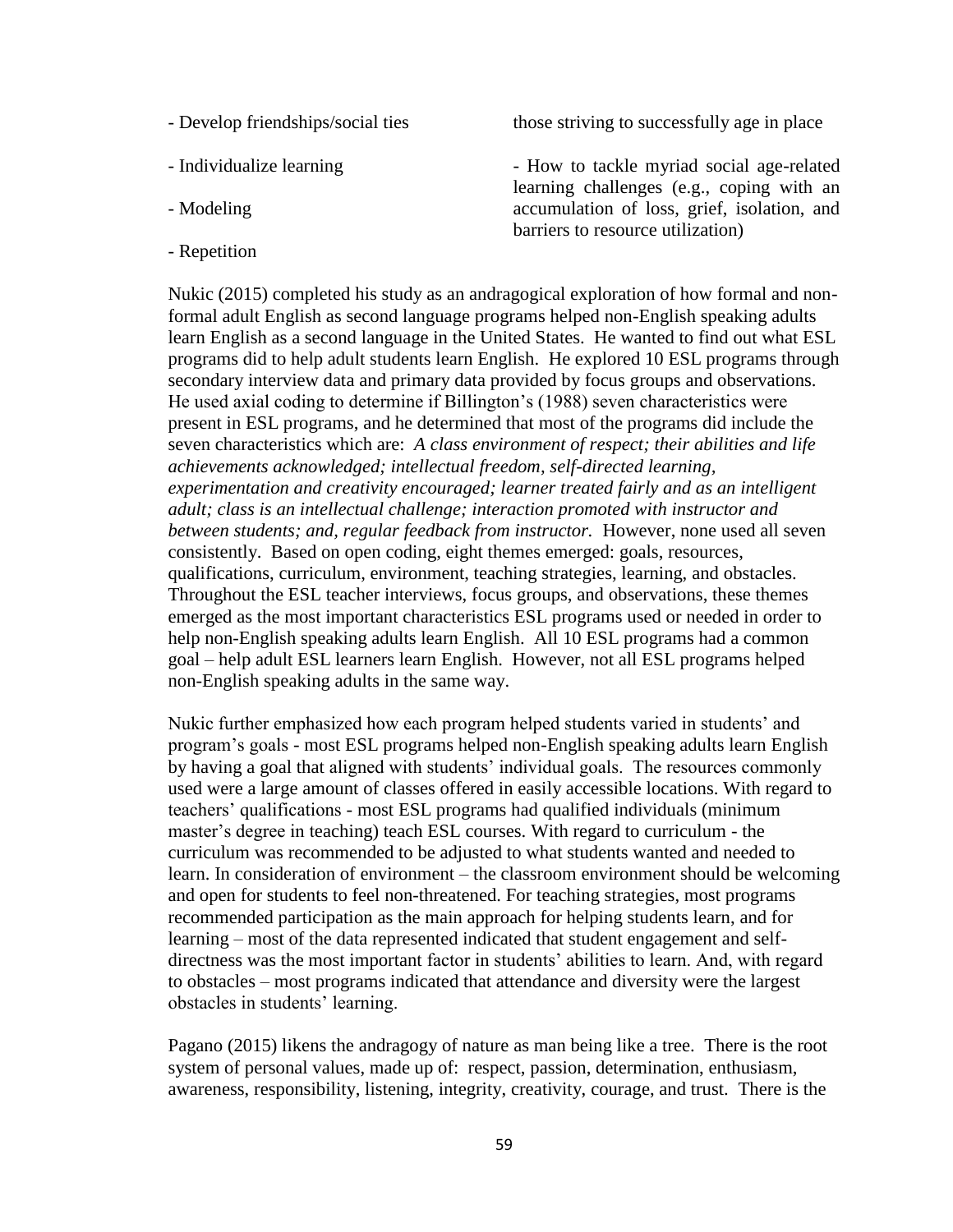conductor system [or trunk] which is the torso-person system seen as a bio-psycho-social being. This torso-person is made up of six concentric rings: the need to know, motivation, orientation towards learning, willingness to learn, the role of experience, and self-concept. The foliage system is the V.I.T.A. – the [*volonta*] will, imagination, tolerance and action. This is comprised of the umbrella – will to meaning and is composed of: family of origin, health/physical shape, partner or stepfamily, personal growth (spiritual dimension), hobbies/passions, friends, money/finances, and work/career. This is quite a metaphor that could be developed into a comprehensive perception of the dynamic, living, human being.

Giampaolo (2015) studied the idea that creation of a personalized learning path has been proposed to students attending six courses of two graduate degree programs at the University of Padua in Italy. The personalized learning plan concluded between teacher and students allowed to define objectives, strategies, resources and evidence that have been assessed. The practice of the personalized plan saw the teacher become a resource for students, a facilitator of learning. The realization of these plans allowed developing an experiential reflection on practice to better understand how academics could respond to the needs of personalization for students and, specifically, how the learning contracts could help faculty members to draw guidelines to personalize learning. The idea of personalized learning reflects many of the earmarks or process elements of Knowles (1995) take on andragogy, such as: (a) prepare the learner to the learning program, (b) create a climate conducive to learning psychological and physical, (c) involve the learner in a mutual planning, (d) engage the learner in diagnosing their learning needs, (e) engage the learner in the formulation of the learning objectives (f) involving learners in designing learning plans, (g) help learners to complete their learning plan, (h) engage the learner in the assessment of learning outcomes.

When Ramnarayan and Hande (2015) addressed using Self-Directed Learning in conducting educational experiences in the Johns Hopkins Medical Schools they used the Theoretical Framework of the andragogical process elements outlined by Knowles (1970), Setting a climate conducive to adult learning, establishing a structure of mutual participative planning, diagnosing the needs of adult learners, setting the learning objectives for adult learners, designing a plan to carry out the learning, conducting the pattern of learning experiences, and evaluating the learning experiences by the learners.

Keefe (2015) said that in the field of adult education, one of the better known concepts is that of the Six Assumptions of Malcolm Knowles.These assumptions, according to Knowles, divide the world of pedagogy, defined as the art and science of teaching children, from that of andragogy, conceived as the art and science of helping adults learn. In the realm of education for older learners, myriad schools and programs dot the educational landscape, but one particularly unorthodox institution of adult education, the Highlander Folk School, led by activist educator Myles Horton, stands out for its teaching roles in the Union Labor Movement of the 1930s and 1940s, and the Civil Rights Movement of the 1950s and 1960s. This paper looks at Myles Horton of the Highlander Folk School, his background, education and preparation for establishing his lifelong dream of using alternative education among the "common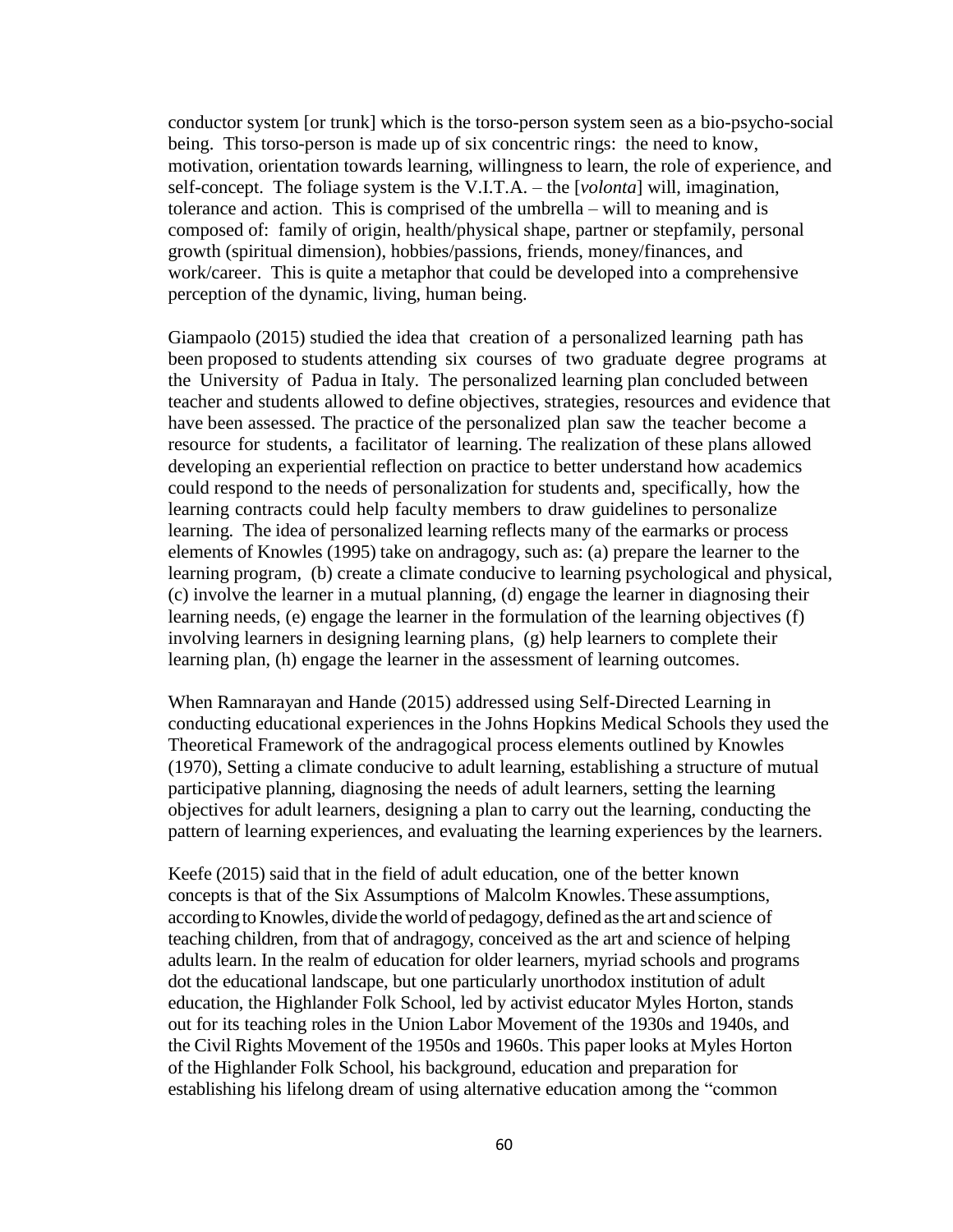uncommon people" for learning how to solve social and economic justice problems, and this paper then focuses on the extent to which the philosophy and teaching actions of Horton correspond to the Six Assumption Framework of andragogy as delineated by Malcolm Knowles.

#### **Conclusions on the History and Philosophy of Andragogy**

This is a History and Philosophy of Andragogy around the world, based on numerous English language documents. Eight new documents are included in the 2015 iteration of this andragogical research. There are a total of nearly 500 English Language documents identified for the broad research on andragogy through 16 major eras. Only a fraction of these documents are included in this work. Two Hundred more are waiting to be included in further iterations of this research. Nonetheless, andragogy is not just the work of one or a few persons, but is the result of efforts by multiple people from numerous nations around the globe. The reader is invited to join that effort. Please contact the author at the e-mail address provided on the bottom of the first page of this article.

#### **References**

- Billington, D. D. (2000). *Seven characteristics of highly effective adult learning programs. New Horizons for Learning,* Seattle: New Horizons. Retrieved September 28, 2002 from [http://www.newhorizons.org](http://www.newhorizons.org/)
- Birzer, M. (2004). Andragogy: Student centered classrooms in criminal justice programs. *Journal of Criminal Justice Education, 15*(2)*,* 393-411*.*
- Boucouvalas, M. (1999). Comparative thinking and the structures of adult cognition: An epistemological and methodological challenge for comparative adult education. In J. Reischmann, Z. Jelenc, & M. Bron (Eds.), *Comparative adult education: The contributions of the International Society for Comparative Adult Education [ISCAE] to an emerging field of study* (pp. 65-76). Ljubljana, Slovenia: Slovenian Institute for Adult Education and ISCAE.
- Boucouvalas, M. (2008, November). *Highlighting the group/community/societal emphasis in Knowles' treatment of andragogy.* A Power Point Presentation to the Commission of Professors of Adult Education Conference, Denver, CO.
- Bradley, J. (2010). *A comparison of course completion, satisfaction, achievement, and performance among non-profit professionals who complete andragogical or pedagogical online learning modules on grant writing* (Unpublished doctoral dissertation). University of Southern Mississippi, Hattiesburg, MS.
- Candy, P. (1991). *Self-direction for lifelong learning: A comprehensive guide to theory and practice*. San Francisco, CA: Jossey-Bass Publishers.
- Cercone, K. (2008). Characteristics of adult learners with implications for online learning design. *AACE Journal, 16*(2), 137-159.
- Charters, A. N. (1977). Resources for educators of adults: Accessibility to resources for educators of adults. Prepared for Graduate Program in Andragogy, Universidad Simon Rodriguez, Caracas, Venezuela. Alexander N. Charters Papers, Special Collections Research Center, Syracuse University Library.
- Charungkaittikul, S., & Henschke, J. (2014). A learning society model toward enhancing a sustainable lifelong learning development. UNESCO [United Nations Educational Scientific and Cultural Organization] Special Journal Publication of Articles Selected and Expanded From The World Conference of Comparative Education, Buenoes Aries, Argentina, June, 2013.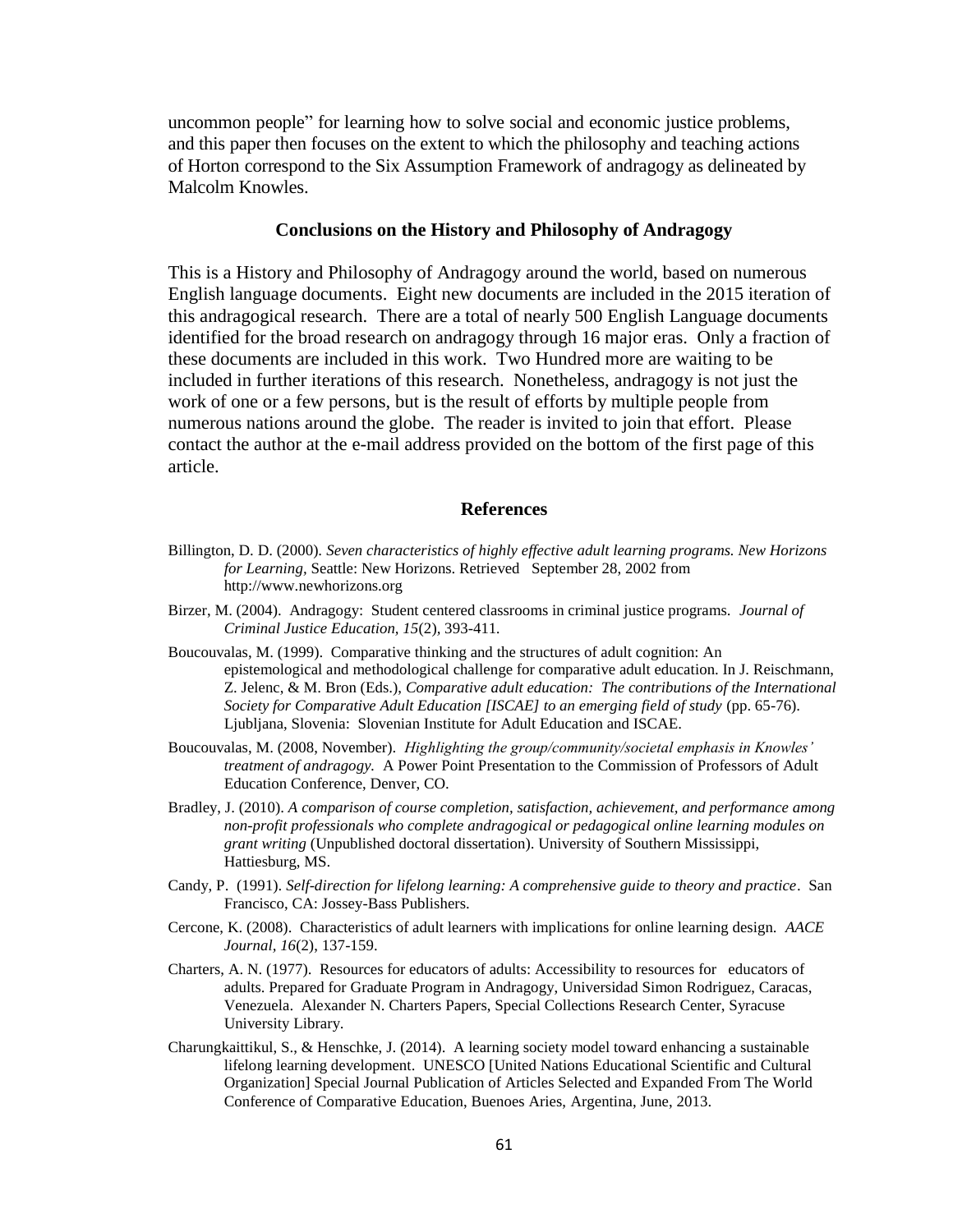- Christian, A. C. (1982). *A comparative study of the andragogical-pedagogical orientation of military and civilian personnel* (Unpublished doctoral dissertation). Oklahoma State University, Stillwater, OK.
- Cooper, M. K., & Henschke, J. A. (2001). Andragogija, Osnove Teoriji, Istrazivanja I
- Prackticnog Povezivanja, (translation from English into Serbian: Kristinka Ovesni), *Andragoske Studije Journal*, *8,* 5 – 14.
- Cooper, M. K., & Henschke, J. A. (2007). [Expanding our thinking about andragogy: Toward the](http://www.umsl.edu/~henschkej/articles/added_05_07/Ch_10_Comparative_Adult_Education_Trends_Around_The_Globe.pdf)  [international foundation for its research, theory and practice linkage in adult education and human](http://www.umsl.edu/~henschkej/articles/added_05_07/Ch_10_Comparative_Adult_Education_Trends_Around_The_Globe.pdf)  resource development – [A Continuing Research Study.](http://www.umsl.edu/~henschkej/articles/added_05_07/Ch_10_Comparative_Adult_Education_Trends_Around_The_Globe.pdf) In K. King & V. Wang (Eds.), *Comparative adult education around the globe: International portraits and readings of the history, practice, philosophy, and theories of adult learning* (pp. 151-194). Hangzhou, Peoples' Republic of China: ZhejiangUniversity Press.
- Davenport, J. III. (1987). Is there a way out of the andragogy morass? *Lifelong Learning: An Omnibus of Practice and Research*, *11*(3), 17-20.
- Draper, J. A. (1998). The metamorphoses of andragogy. *The Canadian Journal for the Study of Adult Education, 12*(1), 3–26.
- Drinkard, G., & Henschke, J. A. (2004). [Instructional perspectives of nurse educators engaged in teaching](http://www.umsl.edu/~henschkej/articles/added_05_07/Ch_31_Proceddings_of_the_23rd_Annual_Midwest_Research-to-Practice_Conference.pdf)  [via distance education.](http://www.umsl.edu/~henschkej/articles/added_05_07/Ch_31_Proceddings_of_the_23rd_Annual_Midwest_Research-to-Practice_Conference.pdf) In *Proceedings of the Twenty-Third Annual Midwest Research-to-Practice Conference in Adult, Continuing and Community Education Conference* (pp. 80-85). Indianapolis, IN: Indiana University – Purdue University.
- Faure, E. (Ed.). (1972). *Learning to be: The world of education today and tomorrow*. Paris: UNESCO.
- Ferro, T. R. (1997). The linguistics of andragogy and its offspring. In J. Levine (Ed.),
- *Proceedings of the Midwest Research-to-Practice Conference in Adult, Continuing and Community Education* (pp. 29-34). East Lansing, MI: Michigan State University.
- Furter, P. (1971). Grandeur et misere de la pedagogie. University of Neuchatel. (Cited In E. Faure (Ed.) (1972). *Learning to be: The world of education today and tomorrow* (p. 116). Paris: UNESCO Paris.
- Giampaolo, M. (2015). *Personalization of learning in context university: Theories, tools and field experience* (Unpublished doctoral dissertation). University of Padua, Italy.
- Grace, A. P. (2001). *Using queer cultural studies to transgress adult educational space*. In V. Sheared & P.A. Sissel (Eds.), *Making space: Merging theory and practice in adult education* (pp. 257-270). Westport, CT: Bergin & Garvey –An Imprint of Greenwood Publishing Group, Inc.
- Grosso, T. (2015). *Exploring how older adults who qualify for the Association on Aging with Development Disabilities (AADD) programs and services learn to successfully age in place* (Unpublished doctoral dissertation). Lindenwood University, St. Charles, MO.
- Hadley, H. N. (1975). *Development of an instrument to determine adult educator's orientation as andragogical and pedagogical* (Unpublished doctoral dissertation). Boston University School of Education, Boston, MA.
- Han, P., & Henschke, J. A. (2012, July-September). Cross-cultural learning and mentoring: Autoethnographical narrative inquiry with Dr. Malcolm Shepherd Knowles. *International Journal of Adult Vocational Education and Technology, 3*(3), 26-36.
- Hanson, A. (1996). *The search for a separate theory of adult learning: Does anyone really need andragogy?* In R. Edwards, A. Hanson, & P. Raggatt (Eds.), *Adult learners, education and training 1* (pp. 99-108). London: Routledge and The Open University.
- Hartree, A. (1984). Malcolm Knowles's theory of andragogy: A critique. *International Journal of Lifelong Education, 3*, 203–210.
- Haugoy, G. (2003, September 18), *Developing flexible open classrooms from the independent students*, Retrieved July 13, 2005 from http//www.elearningeuropa.info/ index.php?page=doc\_print&doc\_id=4341&docing=1.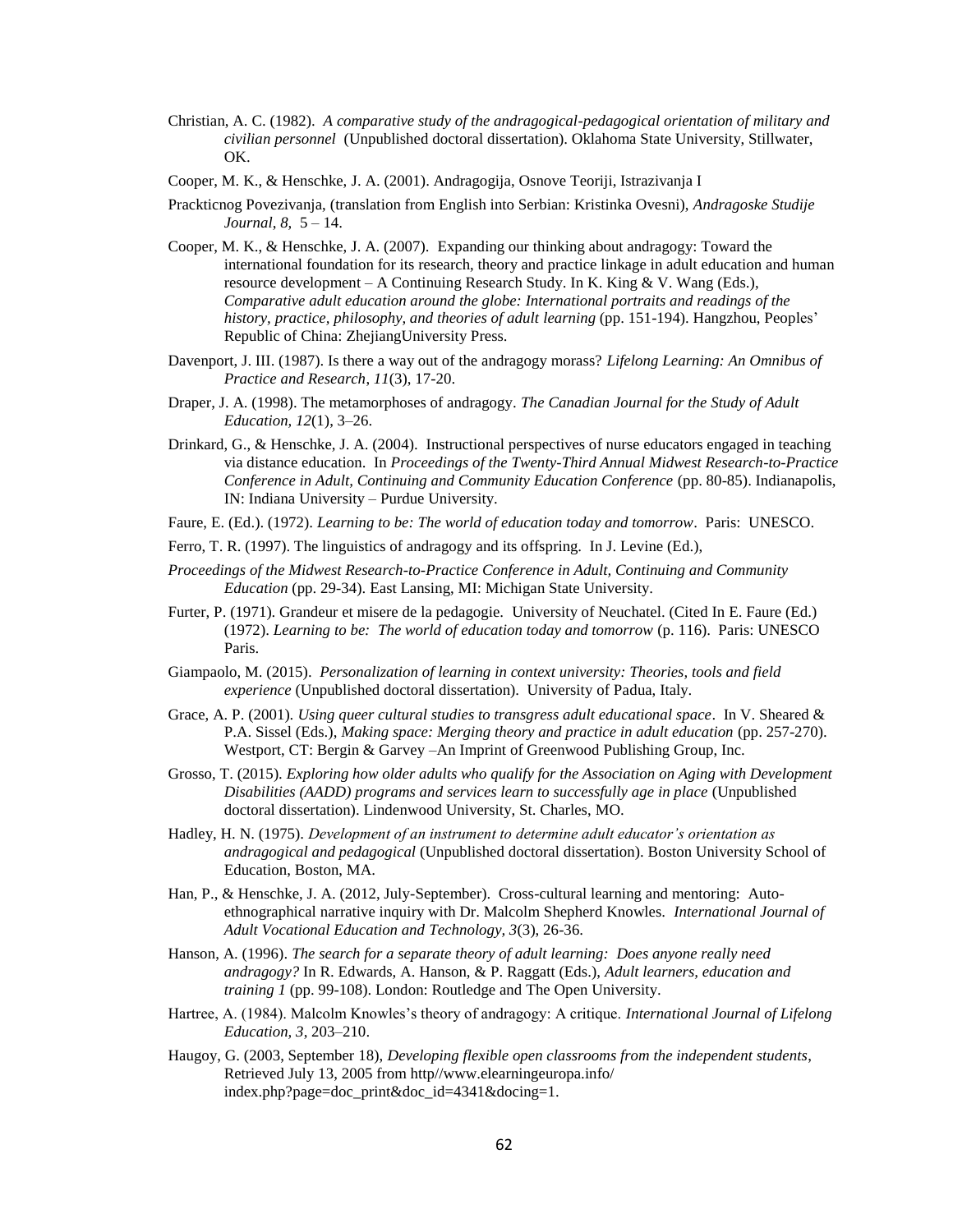- Henry, G. W. (2011). *Malcolm Shepherd Knowles: A history of his thought. education in a competitive and globalizing world.* New York, NY: Nova science Publishers, Inc.
- Henschke, J. A. (1989). Identifying appropriate adult educator practices: Beliefs, feelings and behaviors. In C. Jeffries (Ed.), *Proceedings of the Eighth Annual Midwest Research-To-Practice Conference in Adult, Continuing and Community Education* (pp. 89-95). St. Louis, MO: University of Missouri.
- Henschke, J. A. (1995). Theory and practice on preparing human resource development professionals. In *Proceedings of Academy of Human Resource Development Research Conference* (pp. 1-11). St. Louis, MO: University of Missouri.
- Henschke, J. A. (1998a). *Historical antecedents shaping conceptions of andragogy: A comparison of sources and roots*. Paper presented at the International Conference on Research in Comparative Andragogy, Radovljica, Slovenia, September 10-13, 1998.
- Henschke, J. A. (1998b). Modeling the preparation of adult educators. *Adult Learning*, *9*(3), 11–14.
- Henschke, J. A. (1999). [Historical antecedents shaping the terms performance and learning in human](http://www.umsl.edu/~henschkej/articles/Proceedings199AHRDCon.pdf)  [resource development: An exploratory study. In](http://www.umsl.edu/~henschkej/articles/Proceedings199AHRDCon.pdf) K.P. Kuchinke (Ed.), *Proceedings of the Academy [of Human Resource Development Research Conference](http://www.umsl.edu/~henschkej/articles/Proceedings199AHRDCon.pdf)* (pp. 611--619)*.* Champaign-Urbana, IL: University of Illinois.
- Henschke, J., (2011). Considerations regarding the future of andragogy. *Adult Learning, 22*(1)*,* 34-37.
- Henschke, J. A. (2012a). Counseling in an andragogical approach. In V.C. X. Wang (Ed.), *Encyclopedia of e-leadership, counseling and training* (3 Vols.) (pp. 569-586). Hershey, PA: IGI Global.
- Henschke, J. A. (2012b). Nation building through andragogy and lifelong learning: On the cutting edge educationally, economically, and governmentally. In V.C.X. Wang (Ed.), *Handbook of research on technologies for improving the 21st century workforce: Tools for lifelong learning (pp. 482-*508). Hershey, PA: IGI Global.
- Henschke, J. A., (2012c). Trust in learning makes a big difference. In K. Frush (Ed.), *The 2012 Proceedings of the Midwest Research-to-Practice Conference in Adult, Continuing, Extension, and Community Education* (pp. 22--26)*.* Edmund, OK: University of Central Oklahoma.
- Henschke, J. A., (2012d). Trust in learning makes all the difference. In C. Boden-McGill & K. King (Eds.), *E Conversations about adult learning in our complex world* (pp. 15-- 31). A Volume in the Series: Adult Education Special Topics – Theory, Research & Practice in Lifelong Learning. Charlotte, NC: Information Age Publishing (IAP).
- Henschke, J. A., (2012e). World-wide history and philosophy of andragogy: Current 2012 research limited to English language documents. Paper Presented to the *Commission of Professors of Adult Education Conference.* Las Vegas, NV; November 9, 2012.
- Henschke, J. A., (2012f). Andragogy around the world in K-20 education: Research on it is all about trust. Chapter 49. In V.C.X. Wang, (Ed.), *Handbook of research on teaching and learning in K-20 education* (pp. 839-858)*.* Hershey, PA: IGI Global.
- Henschke, J. A. (2013a). Observations of the possible influence of andragogy on the economies of world nations. In V. C. X. Wang (Ed.), *International education and the next-generation workforce: Competition in the global economy* (pp. 115-13). Hershey, PA. IGI Global.
- Henschke, J. A., (2013b). Super andragogy: Lifelong learning for all. [Paper Delivered as Conference Keynote Address.] In A. Ratana-Ubol (Ed.), *Proceedings of The 1st International Conference on Lifelong Learning for All 2013*: Sustainable Practices toward Lifelong Learning Society (pp. 27- 49)**.** Bangkok, Thailand, Chulalongkorn University, July 18-19, 2013.
- Henschke, J. A. (2013c). Reorienting a traditional higher education institution toward lifelong learning. In L. Risley Ed.), In *The 2013 Proceedings of the 32nd Research-to-Practice Conference in Adult and Higher Education* (pp. 90--102)*.* Lindenwood University, St. Charles, MO.
- Henschke, J. A. (2013d). From history to practice: How trust, empathy, reciprocity and sensitivity in relationships create the foundation of learning. In L. Risley (Ed.), *The 2013 Proceedings of the 32nd Research-to-Practice Conference in Adult and Higher Education* (pp. 78--89). Lindenwood University, St. Charles, MO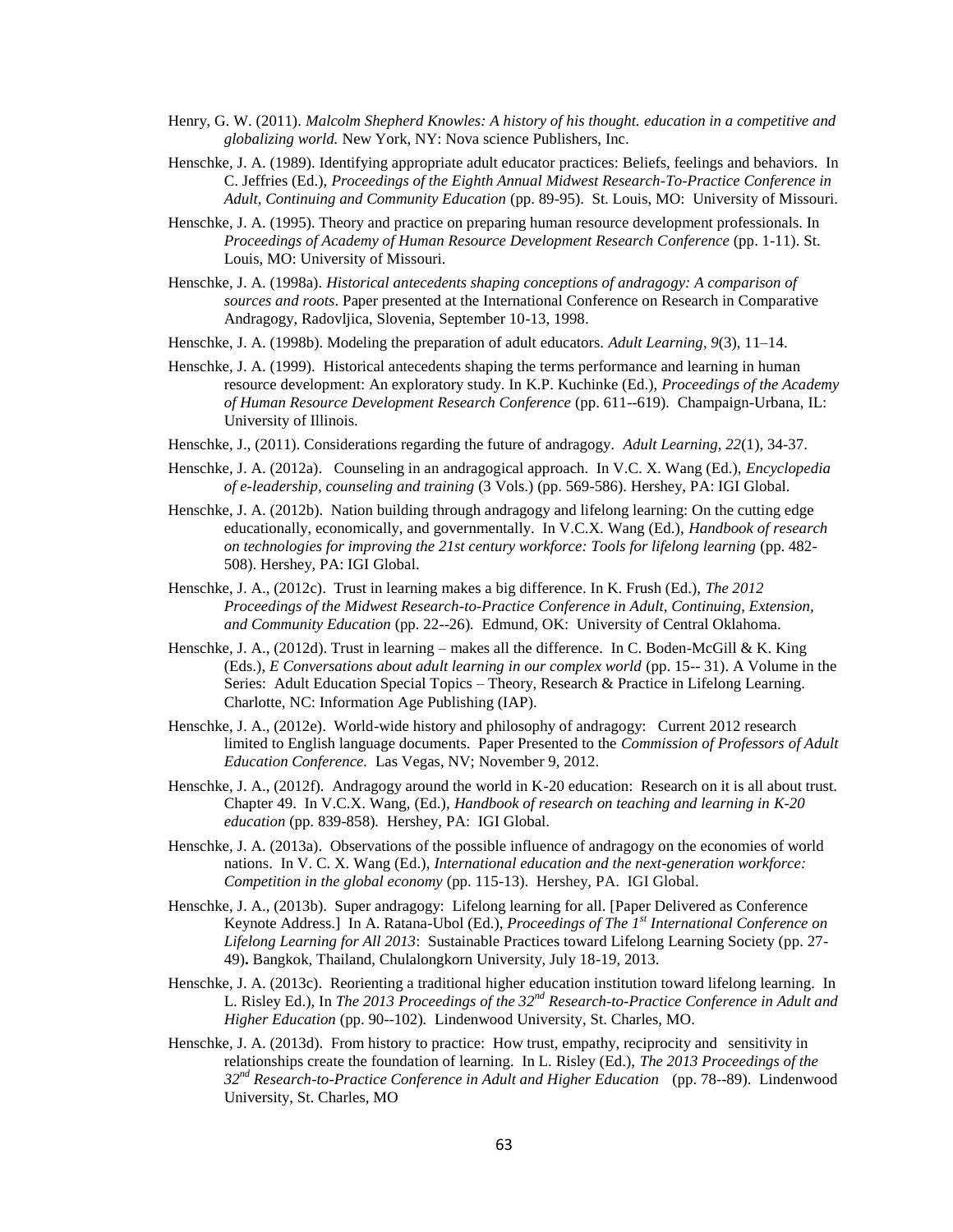- Henschke, J. A., (2014). Building on trust in a complex world: Educational research and technology. In V.C.X. Wang (Ed.), *Encyclopedia of education and technology in a changing society* (pp. 150-- 161 Hershey, PA: IGI Global.
- Henschke, J. (2014a, April 28). *An international perspective on reorienting traditional higher education institutions toward lifelong learning*. A keynote paper presented at the Fourth International Conference on Adult and Continuing Education – Adult Education in Universities, Local and Regional Perspectives. Iasi, Romania.
- Henschke, J. (2014b). A personal perspective and learning experience on living a long, healthy life. In V.C.X. Wang (Ed.), *Adult and community health education: Tools, trends and methodologies*  (pp. 368-388). Hershey, PA: IGI Global.
- Henschke, J. (2014c). Andragogical curriculum for equipping successful facilitators of andragogy in numerous contexts. In V. C. X. Wang & V.C. Bryan (Eds.), *Andragogical and pedagogical methods for curriculum and program development* (pp. 142-168)*.* Hershey, PA: IGI Global.
- Henschke, J. (2014d). Measurable Performance Indicators [MPI] for lifelong learning: Reorientation of a traditional higher education institution. In S. Charungkaittikul (Ed.), *Lifelong education and lifelong learning* (pp. 310-360). Bangkok, Thailand: Chulalongkorn University:
- Henschke, J. (2014e). Focusing on a global perspective of andragogy: An update for 2014. St. Louis, MO – Bringing up to date the broad spectrum of the Six Major Themes of Andragogy. Unpublished Manuscript.
- Henschke, J. (2015). *Considering the extent that reciprocity among trust, empathy and sensitivity combine to enhance supervisee job satisfaction and their retention–thus reducing costs.*  Presentation of a 'Food and Thought Session' at the 2015 Academy of Human Resource Development [AHRD] International Conference, St. Louis, MO, February, 2015.
- Henschke, J., & Cooper, M. (2007). Additions toward a thorough understanding of the international foundations of andragogy in HRD and adult education. In *Inst.de Ins. "G.Barit" din Cluj-Napoca, Series Humanistica,* tom. V, 2007 (pp. 7-54). [This is the 2007 Yearbook of the Romanian Institute of Adult Education.]
- Holton, E. III, Wilson, L., & Bates, R. (2009, Summer). Toward development of a generalized instrument to measure andragogy. *Human Resource Development Quarterly, 20*(2)*, 169-193.*
- Hoods, W. (1998). *Andragogy: The act, process, or art of imparting knowledge and skill to adults*, http://www.survival.com/gogy.htm. Date Retrieved: October 23, 2007.
- Hooks, B. (1994). Theory as liberatory practice (from Teaching to Transgress as quoted byKaminsky, Sherrie). In *Comparing pedagogy and andragogy for both common and Dissimilar Meanings.*  Retrieved from http://www.usm.maine.edu/~dlarson/kaminsky2.htm
- Houle, C.O. (1992). *The literature of adult education: A bibliographic essay*. San Francisco, CA: Jossey Bass.
- Houle, C.O. (1996). *The design of education* (2<sup>nd</sup> ed.). San Francisco, CA: Jossey-Bass.
- Illeris, K. (2004). *Adult education and adult learning*, first English edition translated from Danish, Malabar, FL: Krieger Publishing Company.
- Ingalls, J. D. (1972). *A trainer's guide to andragogy*. Washington, D. C.: United States Department of Health, Education and Welfare.
- Isac, I. (2006). How to become an 'Adult Educator' in the interwar Romania: The examples of Nicolae Lorga and Dimitrie Gusti. In J. Reischmann (Ed.), *Proceedings of the 11th Standing International Conference on the History of Adult Education (IESVA)* (pp. 1-9). Bamberg, Germany: September 27-30, 2006.
- Isenberg, S. K. (2007). *Applying andragogical principles to internet learning*. Youngstown, NY: Cambria Press.
- Jarvis, P. (1984). Andragogy: A sign of the times. *Studies in the Education of Adults, 16*, 32–38.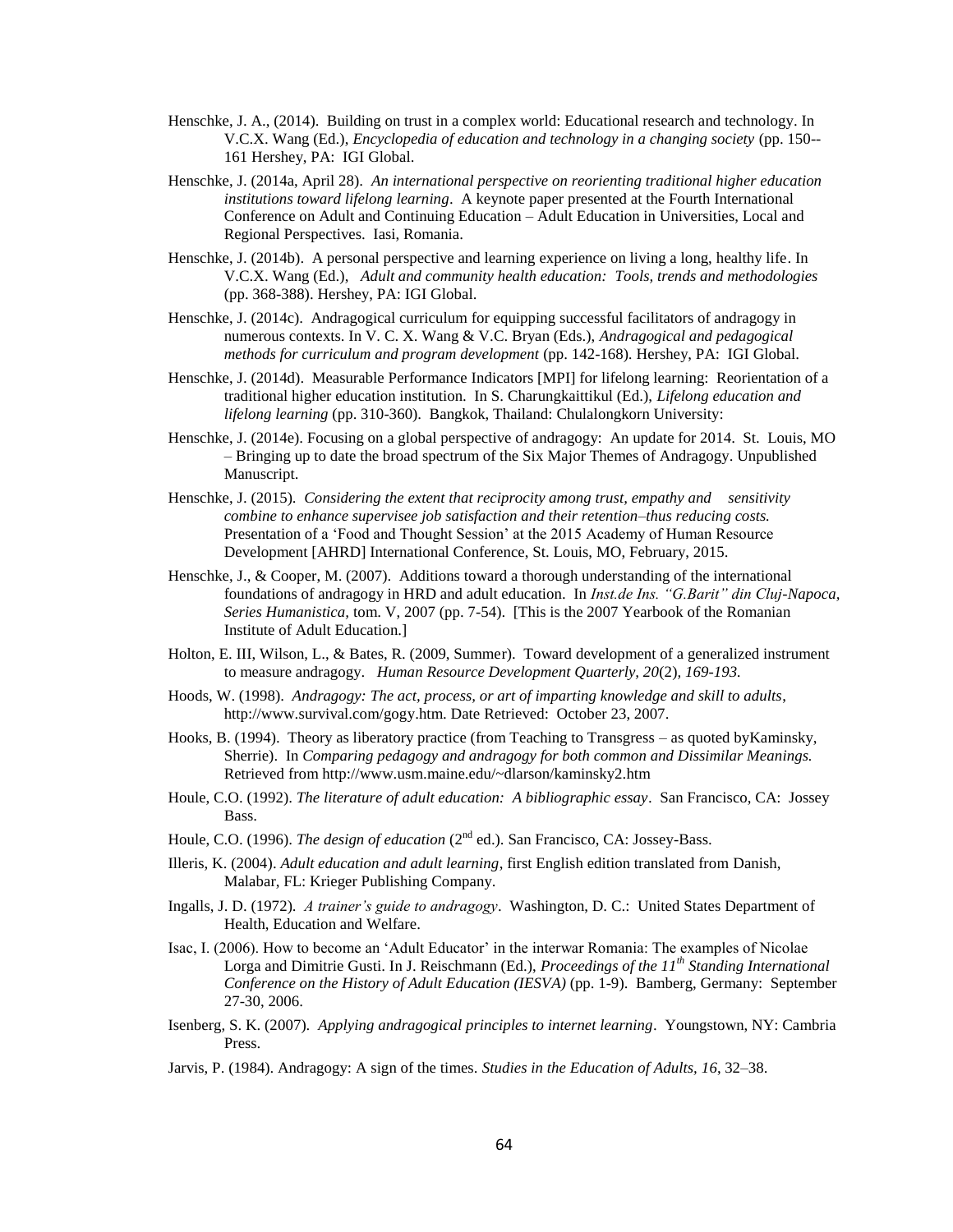- Johnson, L. F. (2000, April), *Dialogues in andragogy.* Paper presented to a doctoral research graduate credit seminar on andragogy, conducted at the University of Missouri – St. Louis, Winter Semester, 2000.
- Kabuga, C. (1977). Why andragogy in developing countries*? Adult Education and Development: Journal for Adult Education in Africa, Asia, and Latin America.* Reprinted in Knowles, M. S. (1990). *The adult learner: A neglected species* (4th ed.). Houston Texas: Gulf Publishing Company (pp. 233- 239).
- Kajee, L. (n.d. circa, 2003). *Making waves, not just surfing the net: ICT and learning in the ESL classroom*, Johannesburg, South Africa: University of the Witwatersrand, Unpublished paper.
- Kaminsky, S. (n.d., circa 2003). *Comparing pedagogy and andragogy for both common and dissimilar meanings*. Retrieved July 18, 2004 from [http://www.usm.maine.edu/!dlarson/kaminsky2.htm.](http://www.usm.maine.edu/!dlarson/kaminsky2.htm)
- Kapp, A. (1833). *Die andragogik ober bildung im mannlichen alter*. *Platons Erziehungslehre, als Padagogik fur die Einzelnen und als Staatspadagogik*. Germany: Minden und Leipzig.
- Keefe, D. (2015, July). Andragogy in the Appalachians: Myles Horton, the Highlander Folk School, and education for social and economic justice*. International Journal of Adult Vocational Education and Technology, 6(*3), 16-30.
- Knowles, M. S. (1970*)*. *The modern practice of adult education: Andragogy vs. Pedagogy*. Chicago, IL: Association Press/Follett.
- Knowles, M. S., (1973). *The adult learner: A neglected species.* Houston, TX: Gulf Publishing.
- Knowles, M. S. (1975). *Self-directed learning: A guide for learners and teachers*. New York, NY: Association Press.
- Knowles, M. S. (1980*)*. *The modern practice of adult education: From pedagogy to andragogy* (Revised Edition). Englewood Cliffs, NJ: Cambridge Book Company.
- Knowles, M. S. (1984). *Andragogy in action: Applying modern principles of adult learning*. San Francisco, CA: Jossey-Bass Publishers.
- Knowles, M. S. (1989). *The making of an adult educator: An autobiographical journey.* San Francisco, CA: Jossey-Bass Publishers.
- Knowles, M. S. (1993). Contributions of Malcolm Knowles. In K. Gangel & J. Wilhoit (Eds.), *The Christian educator's handbook on adult education* (pp. 91-103)*.* Wheaton, IL: Victor Books – A Division of Scripture Press.
- Knowles, M.S. (1995). *Design for adult learning: Practical resources, exercises, and course outlines from the father of adult learning*. Alexandria, VA: American Society for Training and Development.
- Krajinc, A. (1989). Andragogy. In C. J. Titmus (Ed.), *Lifelong education for adults: An international handbook* (pp. 19-21) Oxford: Pergamon.
- LeNoue, M., Hall, T., & Eighmy, M. (2011). Adult education and the social media revolution. *Adult Learning, 22*(2), pp. 4-12.
- Lindeman, E. C. (1926). Andragogik: The method of teaching adults. *Workers' Education, 4*, 38.
- Long, H. B. (1991). *Evolution of a formal knowledge base*. In J.M. Peters & P. Jarvis (Eds.), *Adult education: Evolution and achievements in a developing field of study (pp. 66-96). San* Francisco,CA: Jossey-Bass Publishers.
- Lu, Y. (2014). *An exploration of merit pay, teacher and student satisfaction, and teacher performance evaluation from an instructional perspective* (Unpublished doctoral dissertation). University of Missouri, St. Louis, MO
- Lubin, M. M. (2013). *Coaching the adult Learner: A conceptual framework for engaging the principles and processes of andragogy for best practices in coaching* (Unpublished doctoral dissertation). Virginia Tech/National Capital Region, Falls Church, VA.
- Maehl, W. (2000). *Lifelong learning at its best: Innovative practices in adult credit programs.* San Francisco, CA: Jossey-Bass Inc. Publishers.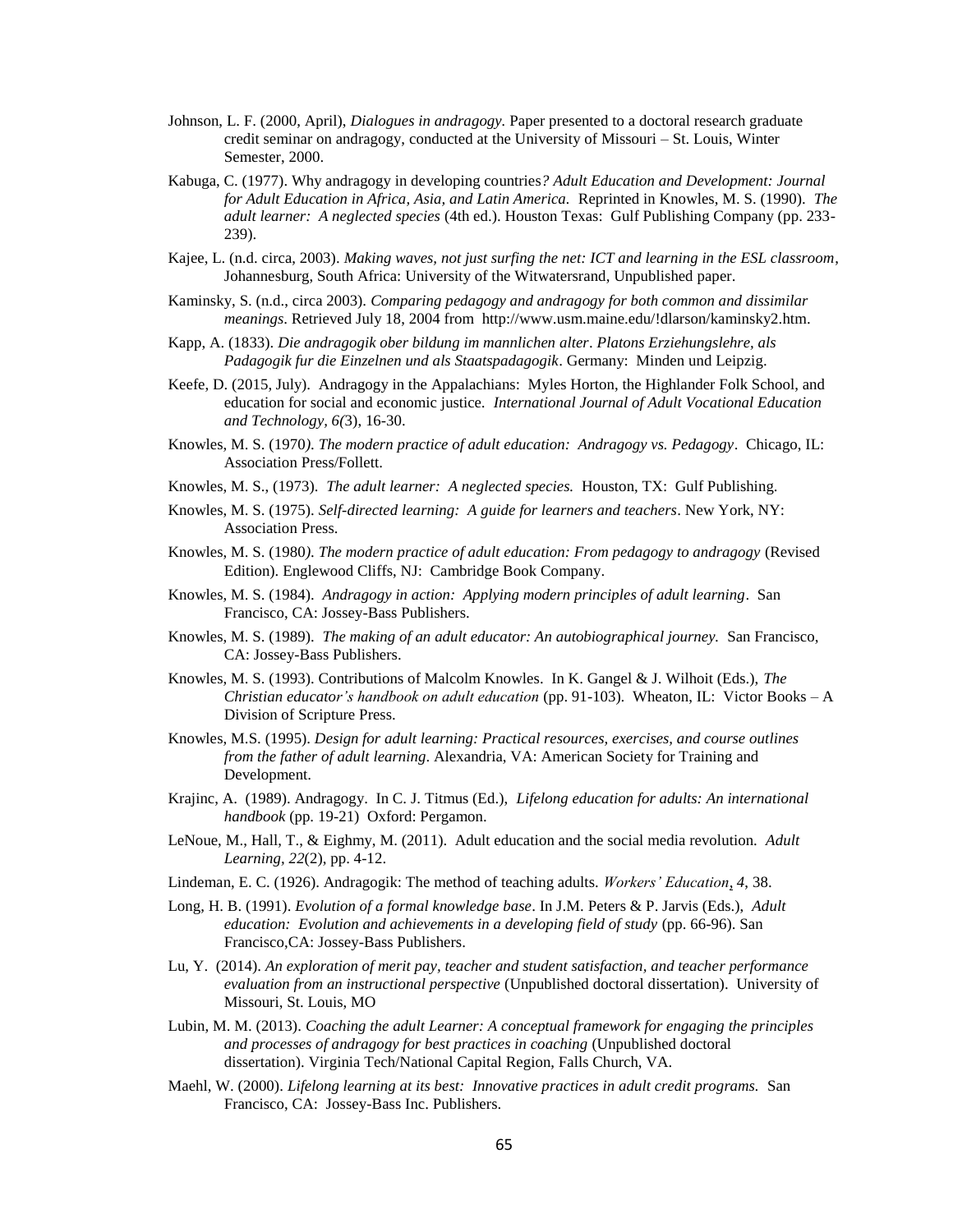- Mason, R. A., Henschke, J. A., & Weitzel, T. R. (2001, 7 March). Air carrier check airman training: An adult education model. In *Proceedings of the 11th International Symposium on Aviation* Columbus, OH: Lawrence Erlbaum Associates.
- Merriam, S. B. (2001, Spring). *Andragogy and self-directed learning: Pillars of adult learning*
- *theory*. *The new update on adult learning theory*, San Francisco, CA: Jossey-Bass,
- New Directions for Adult and Continuing Education, no. 89, 3–13.
- Merriam, S. (2004). The changing landscape of adult learning theory. In J. Comings, B. Garner, & C., Smith (Eds.), *Review of adult learning and literacy: Connecting research, policy, and practice* (pp. 199-220). Mahwah, NJ: Lawrence Erlbaum Associates.
- Mezirow, J. (1981, Fall). A critical theory of adult learning and education. *Adult Education*, *32*(1), 3–24.
- Milligan, F. (1995). In defense of andragogy. *Nursing Education Today, 15*, 22-27.
- Moehl, P. (2011). Exploring the relationship between Myers-Briggs Type and instructional perspectives among college faculty across academic disciplines (Unpublished doctoral dissertation). University of Missouri-St. Louis, MO.
- Nadler, L., & Nadler, Z. (Eds.). (1989). *The handbook of human resource development* (2<sup>d</sup> ed.).
- New York, NY: John Wiley & Sons.
- Nevins, S. C. (no date, circa, 2003). Andragogy versus pedagogy: The secret to successful
- Business learning. Retrieved fro[m http://www.westchesterventuregrp.com/EntrepreneurForum/Andrag.](http://www.westchesterventuregrp.com/EntrepreneurForum/Andrag) October 31, 2003.
- Newman, M. (2007, November 1). Personal interview with John Henschke during the American Association for Adult and Continuing Education (AAACE) Conference, Norfolk, VA. (copy available upon request from jhenschke1@lindebwoo.edu)
- Nukic, A. (2015). An exploration of how English as a Second Language programs help non-English speaking adults learn English as a second language (Unpublished doctoral dissertation). Lindenwood University, St. Charles, MO.
- Osborn, S. (1999). *Andragogy*. Belgrade, Yugoslavia: Faculty of Philosophy. Retrieved from Forum Website:<http://ifets.gmd.de/>
- Ovesni, K. (2000), *Concepts and models of professional preparation of andragogues*,Retrieved
- July 12, 2005 from [http://www.geocities.com/kowesni.geo/indexma.html?200512.](http://www.geocities.com/kowesni.geo/indexma.html?200512)
- Pagano, L. (2015), *The andragogy of nature: A model of human development*. Independent Learner; Graduated from the University of Bologna, Italy. Unpublished Paper.Sent to John A. Henschke; Printed copy available by request from jhenschke1@lindenwood.edu
- Pleskot-Makulska, K. (2009). The training of adult education specialists in Poland*.* In M. Boucouvalas (Ed.), *Proceedings of the Commission on International Adult Education [CIAE] Pre-Conference, American Association for Adult and Continuing Education [AAACE] Conference* (pp. 143-150). Cleveland, OH. Translated into English by Marcin Basiak.
- Poggeler, F. (1994). *Introduction – Trends of andragogical research in Europe*. In P. Jarvis & F. Poggeler (Eds.), *Developments in the education of adults in Europe* (pp. 9-15). Frankfurt am Main: Peter Lang, Studies in Pedagogy, Andragogy and Gerontology (Volume 21).
- Rachal, J. (2002, May). Andragogy's detectives: A critique of the present and a proposal for the future. *Adult Education Quarterly: A Journal of Reserarch and Theory*, *22*(3), 210-227.
- Ramnarayan, K., & Hande, S. (2015). *Thoughts on self-directed learning in medical schools: Making students more responsible*. New Horizons for Learning - a leading web resource for identifying and communicating successful strategies for educational practice. Baltimore, MD: Johns Hopkins School of Medicine.
- Ratana-Ubol, A., & Henschke, J. (2015, April-June).Cultural learning processes through local wisdom: A case study on adult and lifelong learning in Thailand*. International Journal of Adult Vocational Education and Technology* [IJAVET], *6*(2), 41-60.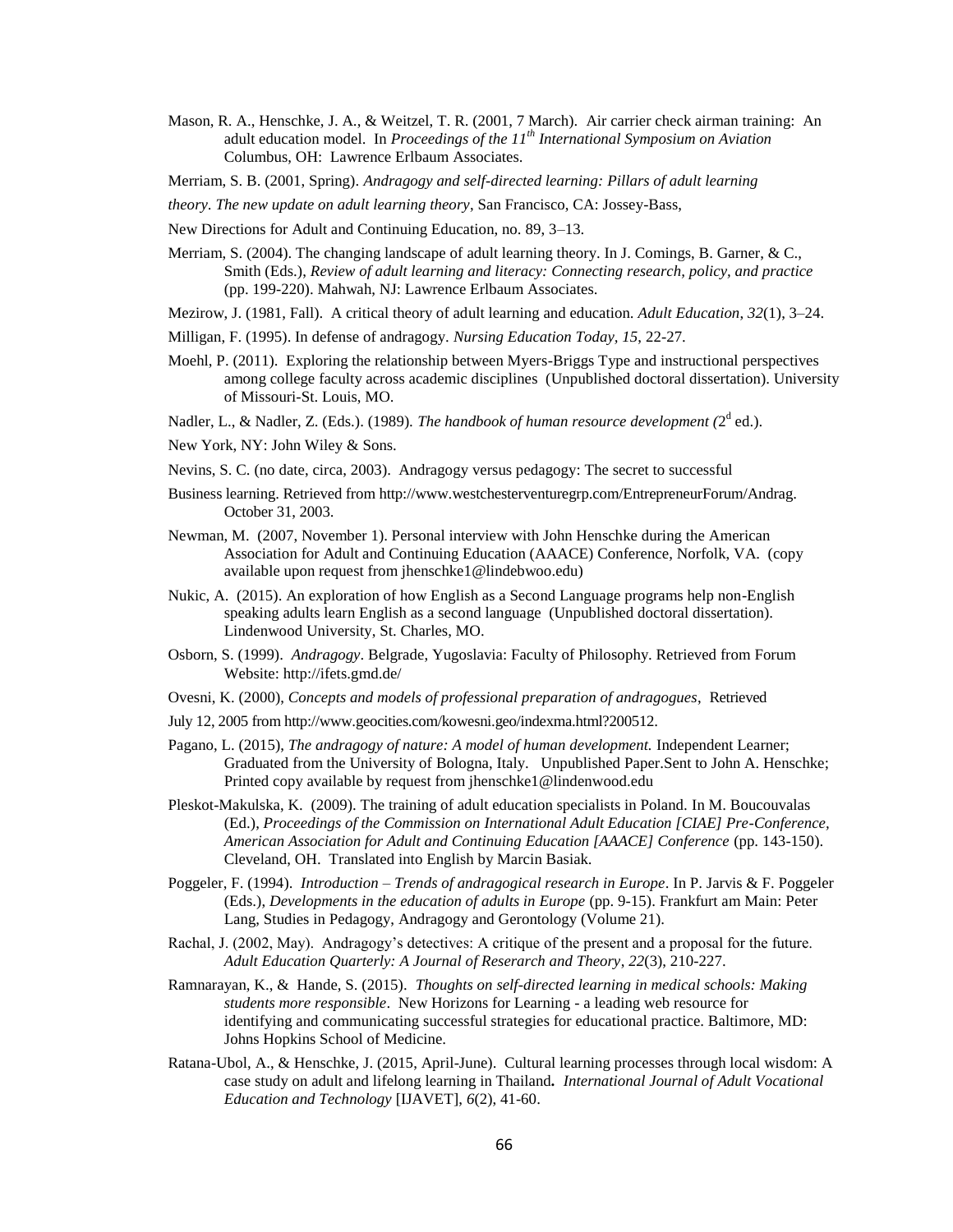Reischmann, J. (2000). *Our understanding of andragogy*, Bamberg, Germany, Hande, Otto Freiderick University, Homepage: [http://www.andragogy.net.](http://www.andragogy.net/)

Reischmann, J. (2004). Andragogy: History, meaning, context, function. Retrieved from

http://www.andragogy.net. Version Sept. 9, 2004.

- Reischmann, J. (2005). Andragogy: History, meaning, context, function. In L.M. English (Ed.)., *International encyclopedia of adult education* (pp. 58-63). Houndsville, NY: Palgrave Macmillan.
- Reischmann, J. (2013). *Andragogy and adult education*. St. Charles, MO: Lindenwood University Educational Leadership Speaker Series. September 23, 2013.
- Risley, L. (2012). One andragogical approach to comprehensive examination question(s): Encouraging a doctoral student to develop his or her individualized comprehensive examination question(s). Presented at *31st Annual Midwest Research to Practice Conference in Adult, Continuing, Extenson, and Community Education*. Edmund, Oklahoma.
- Risley, L., & Petroff, K. (2012). Considering andragogical learning in a pedagogical classroom. Presented at *31st Annual Midwest Research to Practice Conference in Adult, Continuing, Extension, and Community Education*. Edmund, Oklahoma.
- Roberts, M. (2007). Applying the andragogical model of adult learning: A case study of the Texas comptroller's fiscal management division. In *Applied Research Projects, Texas State University-San Marcos.* Paper 209. Retrieved from http://ecommons.txstate.edu/art/209
- Rosenstock-Huessy, E. (1925). *Andragogy – 1925*, Retrieved October 26, 2005 from <http://www.argobooks.org/feringer-notes/t24.html>
- Ross, B. E. (1988). *Integrating andragogy with current research on teaching effectiveness*. In W. Rivera (Ed.), *Proceedings of the Lifelong Learning Research Conference* (pp. 29–33).College Park, MD: University of Maryland.
- Rostad, S., (1998). Nordic Folk Academy Socrates Project entitled 'The public and the library'. Nordic Council of Ministers, St. Strandstraede 18, DK-1225 Copenhagen K, Denmark. Retrieved from <http://x-stream.fortunecity.com/melrose/81/sweden.htm>
- Sandlin, J. A. (2005). Andragogy and its discontents: An analysis of andragogy from three critical perspectives. *PAACE Journal of Lifelong Learning, 14*, 25-42.
- Savicevic, D. (1991). Modern conceptions of andragogy: A European framework. *Studies in the Education of Adults*, *23*(3), 179–201.
- Savicevic, D. (1999). *Adult education: From practice to theory building*. Volume # 37 in a series Edited by F. Poggeler. Series entitled: Studies in Pedagogy, Andragogy, and Gerontagogy. Frankfurt am Main: Peter Lang.
- Savicevic, D. (2000). *The roots and evolution of andragogical ideas* (Koreni I razvoj andragoskih ideja -in the Serb Language), Beograd: Serbia (formerly Yugoslavia) Institut za pedagogiju I andragogiju Andragosko drustvo Srbije.
- Savicevic, D. (2003). *Komparativna andragogija.* Beograd, Serbia: Institut za pedagogija i andragogiju Filozofskob fakulteta, Univerziteta u Beogranu.
- Savicevic, D. (2006a). *Andragogical ideas in international framework* (Andragoske ideje u medunarodnin okvirima in the Serb Language),Beograd, Serbia: Institut za pedigogiju i andragogiju Drustvo za obrazovanje odraslih.
- Savicevic, D. (2006b). Convergence or divergence of ideas on andragogy in different countries. In *Papers presented at the 11th Standing International Conference on the History of Adult Education (IESVA)* (pp. 1-24), Bamberg, Germany: September 27–30, 2006.
- Saveicevic, D. (2008, July-August). Convergence or divergence of ideas on andragogy in different countries. *International Journal of Lifelong Education*. *27*(4), 361-378.
- Savicevic, D. (2012). Research problems in andragogy: Comparative considerations. In M. Bron & J. Reischmann (Eds.), *Proceedings of the 2012 International Society for Comparative Adult Education (ISCAE) Conference* (pp. 203-211). Las Vegas, NV & Tuebingen, Germany.